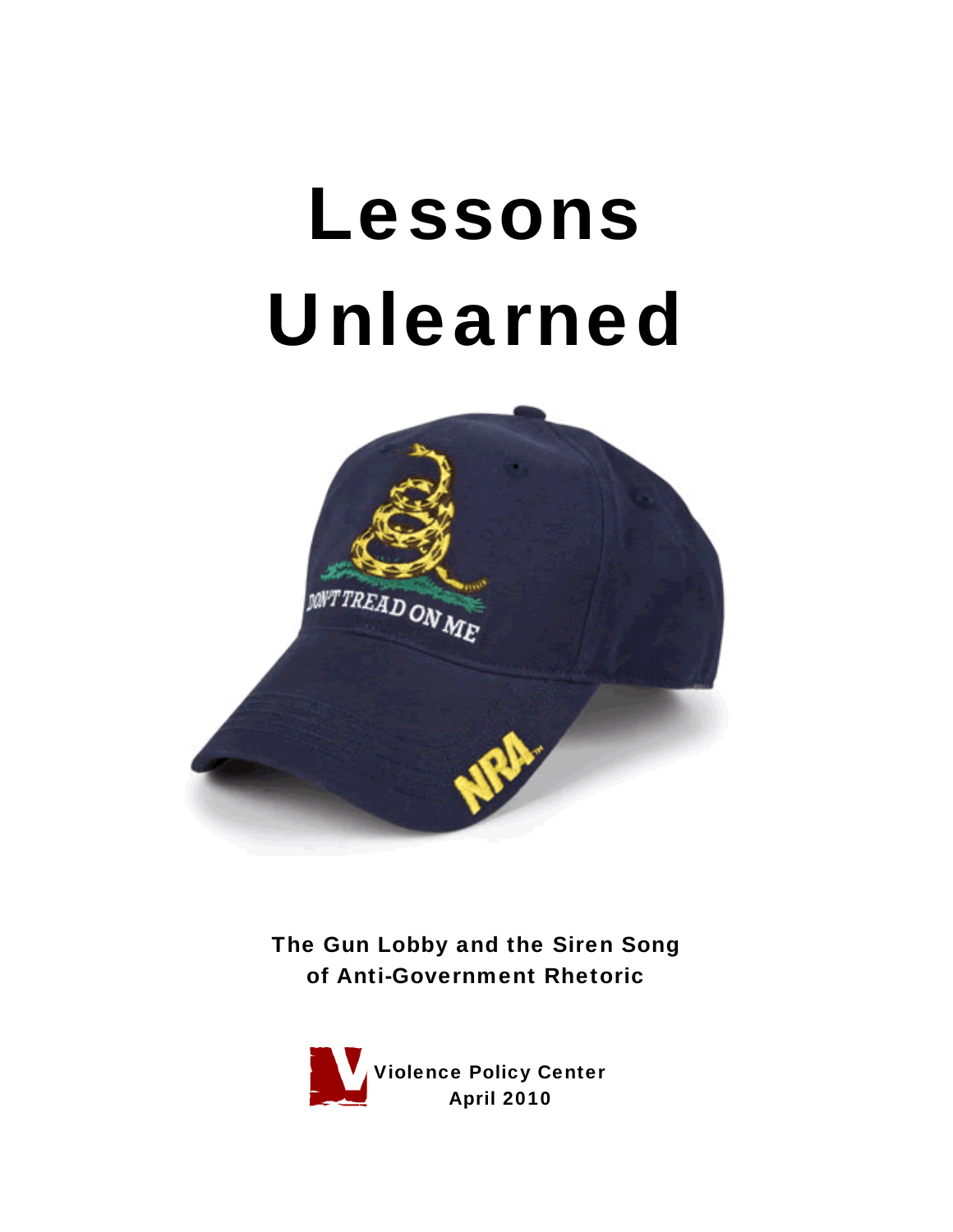**The Violence Policy Center** (VPC) is a national non-profit educational organization that conducts research and public education on violence in America and provides information and analysis to policymakers, journalists, advocates, and the general public. This report was authored by VPC Executive Director Josh Sugarmann and VPC Policy Analyst Marty Langley. The study was funded in part with the support of the David Bohnett Foundation, The Joyce Foundation, and the Public Welfare Foundation. Past studies released by the VPC include:

- ! *Target: Law Enforcement—Assault Weapons in the News* (February 2010)
- ! *Black Homicide Victimization in the United States: An Analysis of 2007 Homicide Data* (January 2010)
- ! *When Men Murder Women—An Analysis of 2007 Homicide Data* (September 2009)
- ! *Law Enforcement and Private Citizens Killed by Concealed Handgun Permit Holders—An Analysis of News Reports, May 2007 to April 2009* (July 2009)
- ! *Indicted: Types of Firearms and Methods of Gun Trafficking from the United States to Mexico as Revealed in U.S. Court Documents* (April 2009)
- Iron River: Gun Violence and Illegal Firearms Trafficking on the U.S.-Mexico Border (March 2009)
- ! *Youth Gang Violence and Guns: Data Collection in California* (February 2009)
- ! *"Big Boomers"—Rifle Power Designed Into Handguns* (December 2008)
- ! *American Roulette: Murder-Suicide in the United States* (April 2008)
- ! *An Analysis of the Decline in Gun Dealers: 1994 to 2007* (August 2007)
- ! *Drive-By America* (July 2007)
- ! *A Shrinking Minority: The Continuing Decline of Gun Ownership in America* (April 2007)
- ! *Clear and Present Danger: National Security Experts Warn About the Danger of Unrestricted Sales of 50 Caliber Anti-Armor Sniper Rifles to Civilians* (July 2005)
- ! *The Threat Posed to Helicopters by 50 Caliber Anti-Armor Sniper Rifles* (August 2004)
- ! *United States of Assault Weapons: Gunmakers Evading the Federal Assault Weapons Ban* (July 2004)
- ! *Vest Buster: The .500 Smith & Wesson Magnum—The Gun Industry's Latest Challenge to Law Enforcement Body Armor* (June 2004)
- ! *Really Big Guns: Even Bigger Lies* (March 2004)
- ! *Bullet Hoses—Semiautomatic Assault Weapons: What Are They? What's So Bad About Them?* (May 2003)
- ! *"Officer Down"—Assault Weapons and the War on Law Enforcement* (May 2003)
- ! *"Just Like Bird Hunting"—The Threat to Civil Aviation from 50 Caliber Sniper Rifles* (January 2003)
- ! *Sitting Ducks—The Threat to the Chemical and Refinery Industry from 50 Caliber Sniper Rifles* (August 2002)
- ! *License to Kill IV: More Guns, More Crime* (June 2002)
- ! *The U.S. Gun Industry and Others Unknown—Evidence Debunking the Gun Industry's Claim that Osama bin Laden Got His 50 Caliber Sniper Rifles from the U.S. Afghan-Aid Program* (February 2002)
- ! *"A .22 for Christmas"—How the Gun Industry Designs and Markets Firearms for Children and Youth* (December 2001)
- ! *Unintended Consequences: Pro-Handgun Experts Prove That Handguns Are a Dangerous Choice For Self-Defense* (November 2001)
- ! *Voting from the Rooftops: How the Gun Industry Armed Osama bin Laden, Other Foreign and Domestic Terrorists, and Common Criminals with 50 Caliber Sniper Rifles* (October 2001)
- ! *Hispanics and Firearms Violence* (May 2001)
- ! *Where'd They Get Their Guns?—An Analysis of the Firearms Used in High-Profile Shootings, 1963 to 2001* (April 2001)
- ! *A Deadly Myth: Women, Handguns, and Self-Defense* (January 2001)
- ! *Handgun Licensing and Registration: What it Can and Cannot Do* (September 2000
- ! *Pocket Rockets: The Gun Industry's Sale of Increased Killing Power* (July 2000)
- ! *Guns For Felons: How the NRA Works to Rearm Criminals* (March 2000)
- ! *One Shot, One Kill: Civilian Sales of Military Sniper Rifles* (May 1999
- ! *Cease Fire: A Comprehensive Strategy to Reduce Firearms Violence* (Revised, October 1997)

Violence Policy Center, 1730 Rhode Island Avenue, NW, Suite 1014, Washington, DC 20036 202-822-8200 phone, 202-822-8205 fax, www.vpc.org web

© April 2010, Violence Policy Center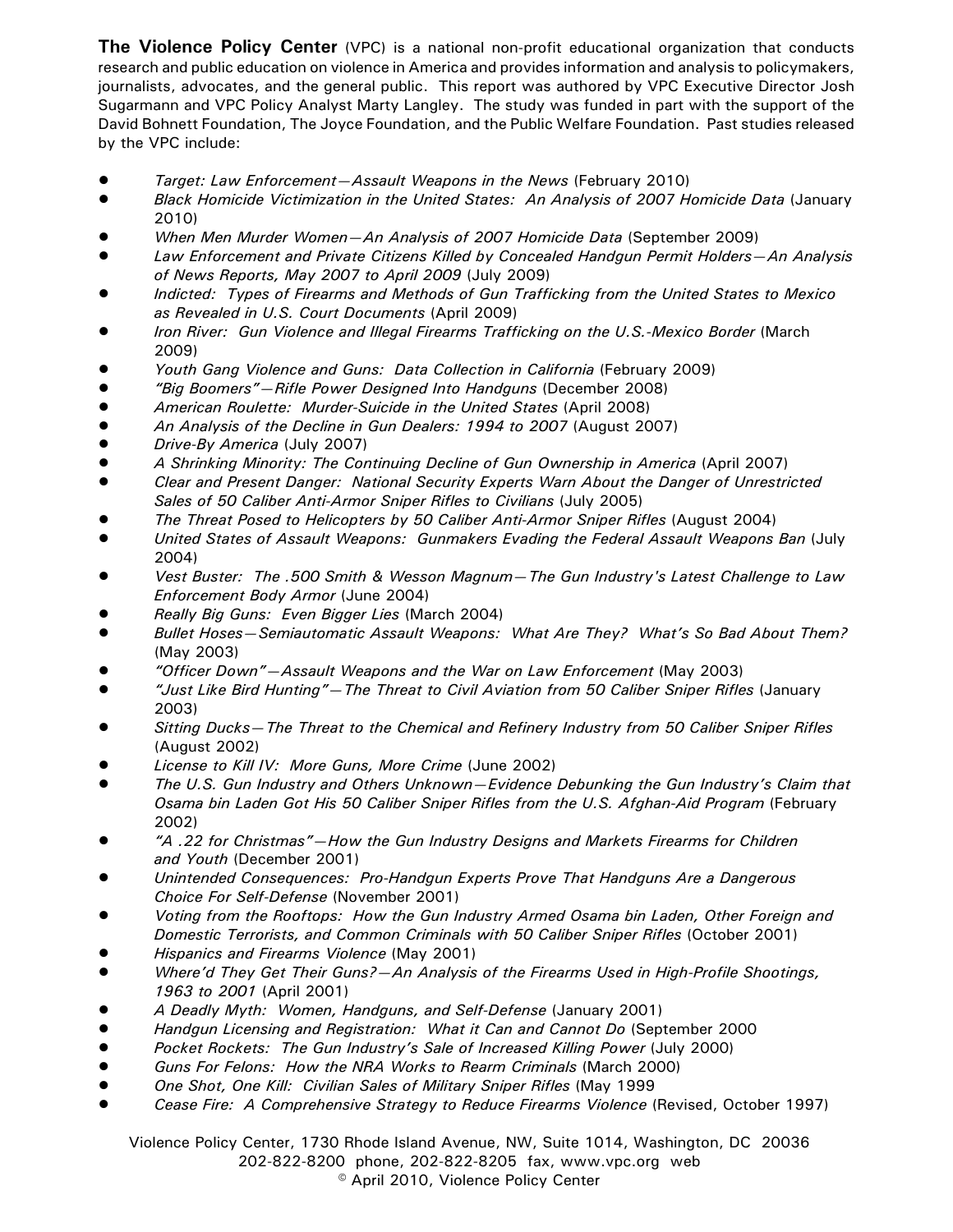# **Introduction**

On April 19, 1995, former National Rifle Association (NRA) member Timothy McVeigh blew up the Alfred P. Murrah Federal Building in Oklahoma City, killing 168, including 19 children at a daycare center in the building. Until the attacks of September 11, 2001, the Oklahoma City bombing stood as the worst terrorist attack to ever occur on U.S. soil. It remains the most deadly attack in our nation by domestic terrorists.

McVeigh had been an NRA member for at least four years prior to the bombing, an unprecedented period in the organization's history during which it began catering to increasing anti-government sentiment.<sup>1</sup> This animus was evidenced by a growing militia movement spurred by the election of President Bill Clinton, the subsequent passage of federal gun control laws such as the Brady Bill and federal assault weapons ban, and lethal, high-profile confrontations between civilians and federal law enforcement at Waco, Texas, and Ruby Ridge, Idaho.

During this period, the NRA adopted the anti-government language of the militias and other components of the "Patriot movement," a loose coalition whose adherents are "animated by a view of the federal government as the primary enemy, along with a fondness for antigovernment conspiracy theories."<sup>2</sup> Offering a soft embrace to many of the conspiracy theories that drove the anger and fear of the Patriot movement, the NRA declared in its official publications that "The Final War Has Begun," equated Federal Bureau of Investigation agents with goose-stepping Nazis, labeled other federal agents "jack-booted government thugs" in its direct mail, and repeatedly warned of conspiracies—allegedly concocted by forces ranging from the Clinton administration to the United Nations—to disarm American gun owners. Presumably undertaken initially to engage and activate its membership while opening the door to a new strata of potential supporters, the NRA's shift in rhetoric and action—as seen in the organization's magazines, public statements, and nascent on-line efforts during this period—had the ancillary effect of validating the most paranoid fears of the most extreme elements of American gun owner. Eventually, the NRA found itself exploring potential partnerships with militia leaders.

After the Oklahoma City bombing and stung by widespread public criticism including the resignation of Life Member President George H.W. Bush, the NRA acted quickly to make its public face appear more moderate. The anti-government "Final War" trumpeted in the NRA's publications prior to the bombing metamorphosed into the values-based "culture war" as articulated by eventual NRA President Charlton Heston. Through this rhetorical shift, the NRA sought to maintain its ability to tap into the same societal and anti-government anger that often drove the political engagement of many of those concerned with gun rights while appearing to distance itself from attacks on government itself.

<sup>&</sup>lt;sup>1</sup> "NRA becomes militias' beacon; Gun lobby seen as nexus for paramilitarists, hate groups," The Boston *Globe*, August 13, 1995, p.1.

<sup>2</sup> Southern Poverty Law Center, *Intelligence Report*, Spring 2010, Issue Number: 137, http://www.splcenter.org/get-informed/intelligence-report/browse-all-issues/2010/spring/rage-on-the-right.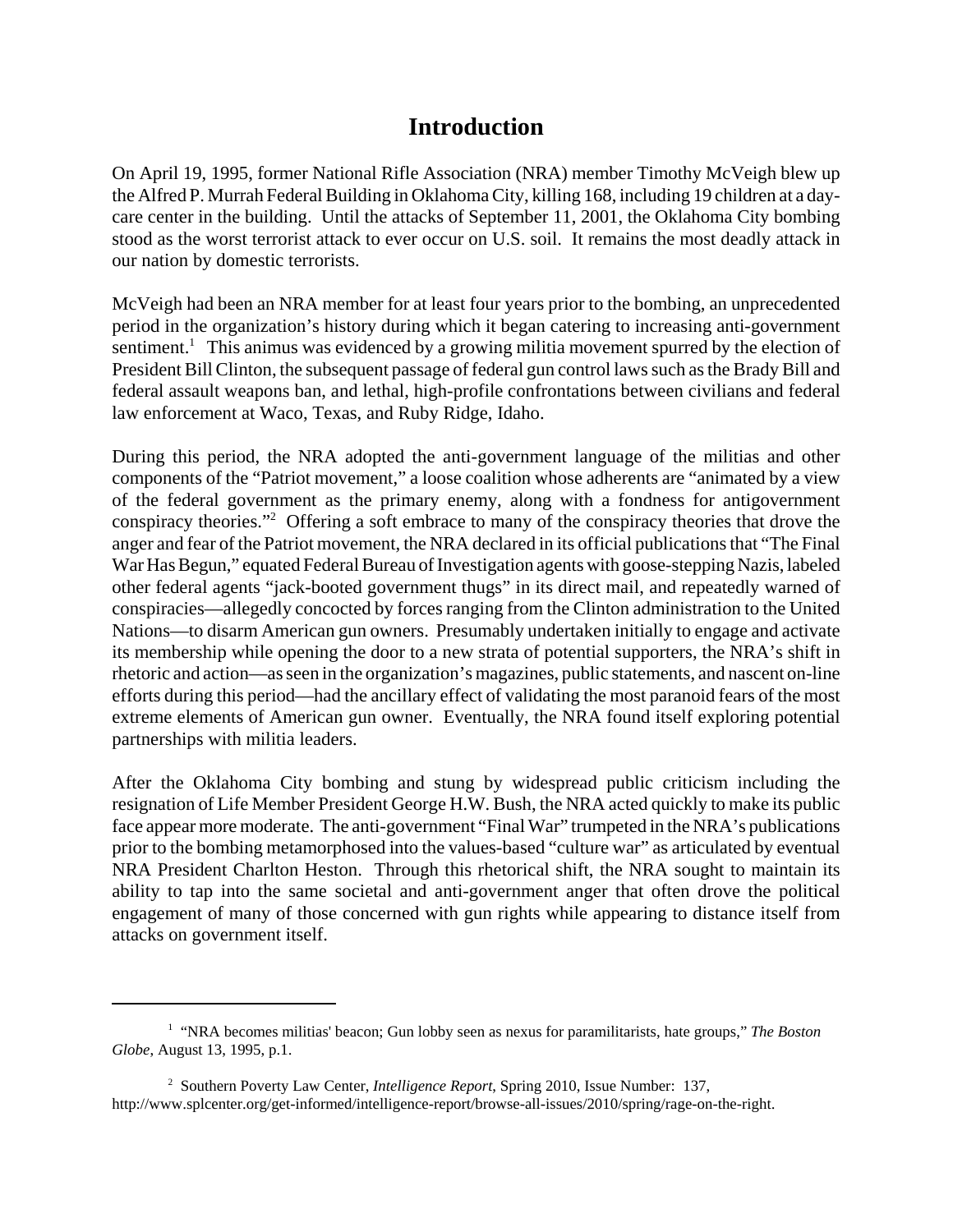While early this decade groups affiliated with the Patriot movement had largely disappeared from public view, by August 2009 there was a "dramatic resurgence in the Patriot movement and its paramilitary wing, the militias...."<sup>3</sup> A March 2010 Southern Poverty Law Center (SPLC) report stated "that an astonishing 363 new Patriot groups appeared in 2009, with the totals going from 149 groups (including 42 militias) to 512 (127 of them militias)—a 244% jump."4 The report observed:

As the movement has exploded, so has the reach of its ideas, aided and abetted by commentators and politicians in the ostensible mainstream. While in the 1990s, the movement got good reviews from a few lawmakers and talk-radio hosts, some of its central ideas today are being plugged by people with far larger audiences like FOX News' Glenn Beck and U.S. Rep. Michele Bachmann (R-Minn). Beck, for instance, re-popularized a key Patriot conspiracy theory—the charge that FEMA is secretly running concentration camps—before finally "debunking" it.

Last year also experienced levels of cross-pollination between different sectors of the radical right not seen in years. Nativist activists increasingly adopted the ideas of the Patriots; racist rants against Obama and others coursed through the Patriot movement; and conspiracy theories involving the government appeared in all kinds of right-wing venues. A good example is the upcoming Second Amendment March in Washington, D.C. The website promoting the march is topped by a picture of a colonial militiaman, and key supporters include Larry Pratt, a long-time militia enthusiast with connections to white supremacists, and Richard Mack, a conspiracy-mongering former sheriff associated with the Patriot group Oath Keepers.

What may be most noteworthy about the march, however, is its date—April 19. That is the date of the first shots fired at Lexington in the Revolutionary War. And it is also the anniversary of the fiery end of the government siege in Waco and the 1995 Oklahoma City bombing.<sup>5</sup>

Now, 15 years after the Oklahoma City bombing, it appears that the National Rifle Association and other members of the gun lobby are once again enticed by the grassroots potential represented by anti-government sentiment spurred by the economic collapse of 2008, the election of Barack Obama, and the perceived threat of a Congress controlled by the Democratic party. The gun lobby is once again embracing—and, equally important, validating—the anti-government rhetoric being offered by activists that range from Tea Party members, through pro-gun advocates, to members of the militia movement.

And as was the case with Timothy McVeigh, the risk lies not so much with the organized members of these groups, but with the "lone wolves" who not only embrace their rhetoric, but are willing to act on it with violence.

This reports offers examples of events, language, and individuals that illustrate this burgeoning relationship.

- 4 Ibid.
- 5 Ibid.

<sup>3</sup> Ibid.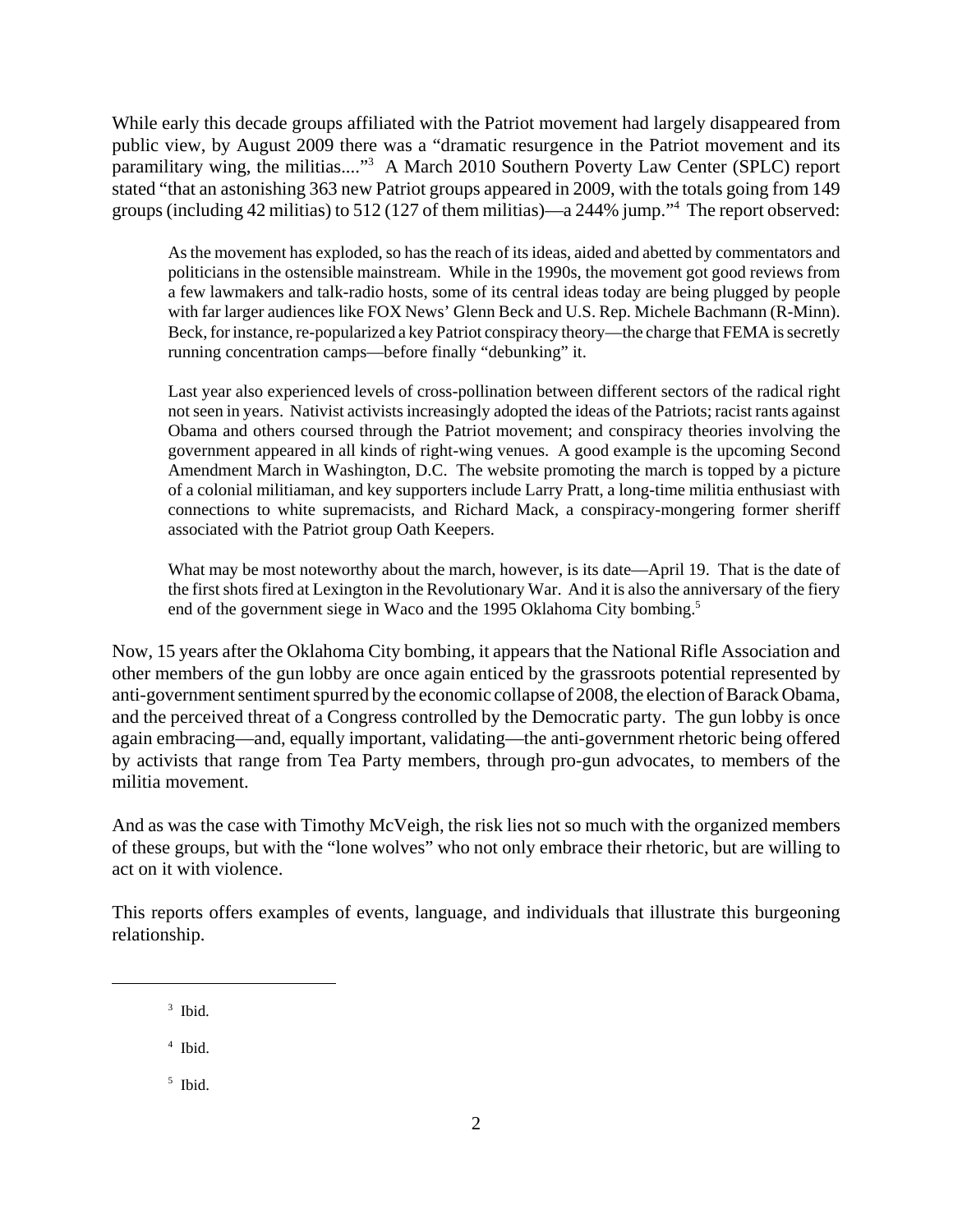## **Section One: The Second Amendment March (SAM)**

Perhaps the most high-profile, public display of the gun lobby's renewed embrace of antigovernment language and validation of the views of the Patriot movement is the Second Amendment March (SAM), scheduled for April 19, 2010, in Washington, D.C., on the grounds of the Washington Monument. As stated on the Second Amendment March's website:

The mission of the Second Amendment March is to galvanize the courage and resolve of Americans; to petition our elected officials against establishing anti-gun legislation; and to remind America that the Second Amendment is necessary to maintain our right to self defense.

It is the one right that protects all others.

We will accomplish our mission by a peaceful march in Washington DC, the United States Capital, supported by satellite marches in cities all across America.<sup>6</sup>

Yet in a March 2010 article published by *Human Events* titled "Rattling the Second Amendment Saber," Second Amendment March founder Skip Coryell offers a more threatening vision of the March's purpose:

My question to everyone reading this article is this: "For you, as an individual, when do you draw your saber? When do you say "Yes, I am willing to rise up and overthrow an oppressive, totalitarian government?"

Is it when the government takes away your private business?

Is it when the government rigs elections?

Is it when the government imposes martial law?

Is it when the government takes away your firearms?

Now, don't get me wrong. I'm not advocating the immediate use of force against the government. It isn't time, and hopefully that time will never come. But one thing is certain: "Now is the time to rattle your sabers." If not now, then when?

When the government ignores the First Amendment, it is time to rattle the Second Amendment sabers. It's all about accountability. So long as our elected officials believe we will rise up and overthrow them under certain conditions, then they will not allow those conditions to occur. Their jobs and their very lives depend on it.

I understand that sounds harsh, but these are harsh times. Now is the time to rattle the saber. Now is the time to answer the very personal, very serious, very intimate question: "When do I remove the saber from its scabbard?"

<sup>6</sup> See http://www.secondamendmentmarch.com/mission.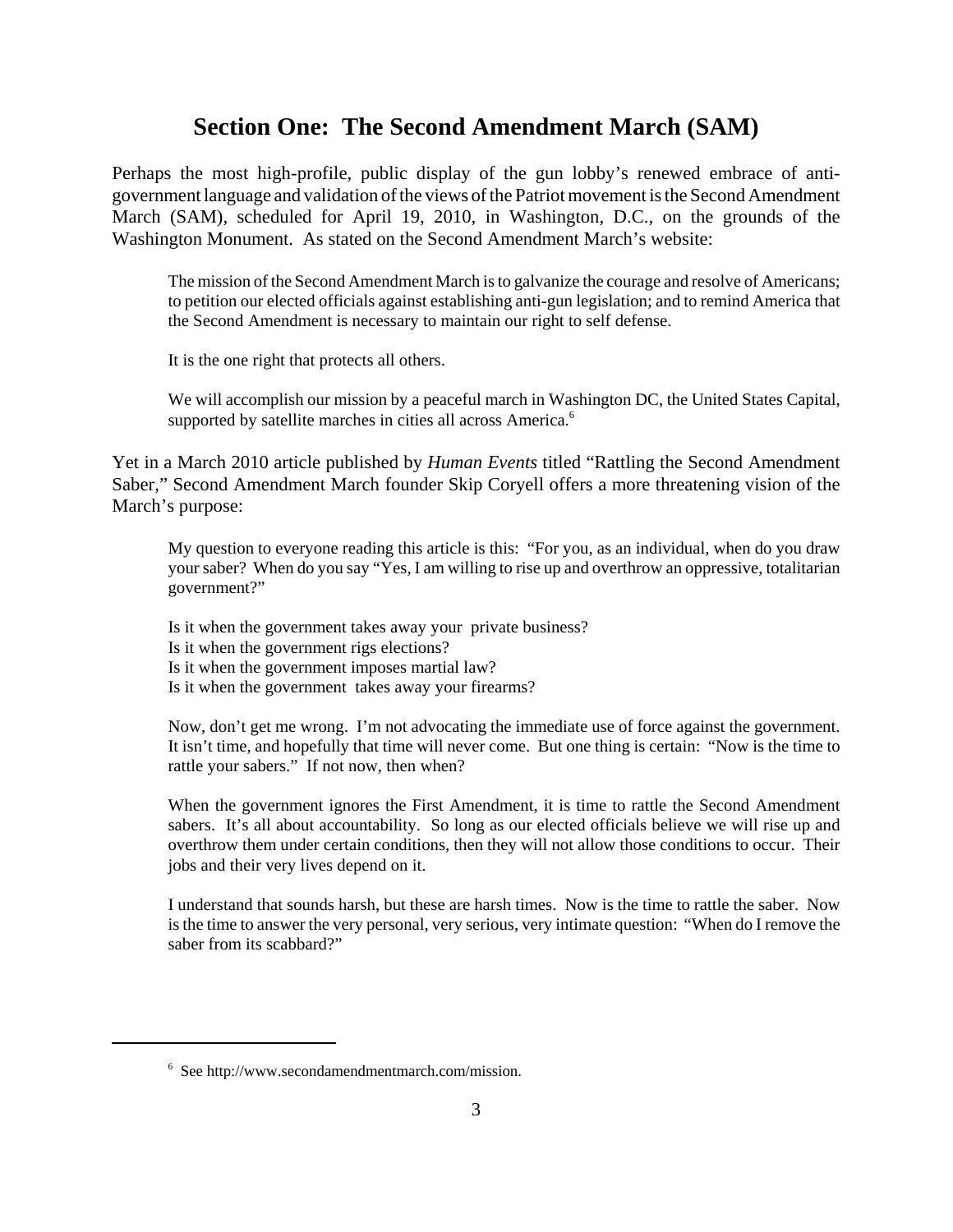I hear the clank of metal on metal getting closer, but that's not enough. The politicians have to hear it too. They have to hear it, and they have to believe it.

Come and support me at the Second Amendment March on April 19th on the Washington Monument grounds. Let's rattle some sabers and show the government we're still here. We are here, and we are not silent!7

In addition to such organizations as the United States Concealed Carry Association and Second Amendment Sisters, supporters of the SAM include the following.

#### **Gun Owners of America**.

Prominently featured on the Second Amendment March website, Gun Owners of America is a "Gold" level sponsor of the event and its executive director, Larry Pratt, is scheduled to speak at the March. Author and researcher Leonard Zeskind<sup>8</sup> has detailed the pivotal role played by Pratt at a 1992 meeting of extremists and racist leaders in Estes Park, Colorado, that he cites as "the birth of the modern militia movement, a movement that would tie well-armed radicals to gun advocates in a right-wing national network."9 As Zeskind wrote in a 1995 article for *Rolling Stone*:

Pratt recognized "the importance of having an armed militia able to organize quickly and effectively." But he also understood the need to work within the mainstream. "I think that all gun laws are unconstitutional," Pratt said, "so we need leadership in the Congress to articulate our position."

The change in strategy meant one other thing: It signaled the transformation of the gun lobby. Organizations like GOA or even the National Rifle Association, which were devoted to the single issue of firearms, would become the leading edge of a far right, multi-issue assault on government institutions and democratic rights. The gun lobby would be at the center of a web of right-wing warriors.<sup>10</sup>

<sup>7</sup> Skip Coryell, "Rattling the Second Amendment Saber," *Human Events*, March 23, 2010, http://www.humanevents.com/article.php?id=36108.

<sup>8</sup> See, for example, Leonard Zeskind*, Blood and Politics: The History of The White Nationalist Movement from the Margins to the Mainstream*, (Farrar Straus Giroux, New York, 2009).

<sup>&</sup>lt;sup>9</sup> Leonard Zeskind, "Armed and Dangerous: The NRA, Militias and White Supremacists are Fostering a Network of Right Wing Warriors," *Rolling Stone*, November 2, 1995, http://www.leonardzeskind.com/ index.php?option=com\_content&view=article&id=75:armed-and-dangerous-the-nra-militias-and-white-supremacists -are-fostering-a-network-of-right-wing-warriors-&catid=21:articles-op-eds-etc&Itemid=35.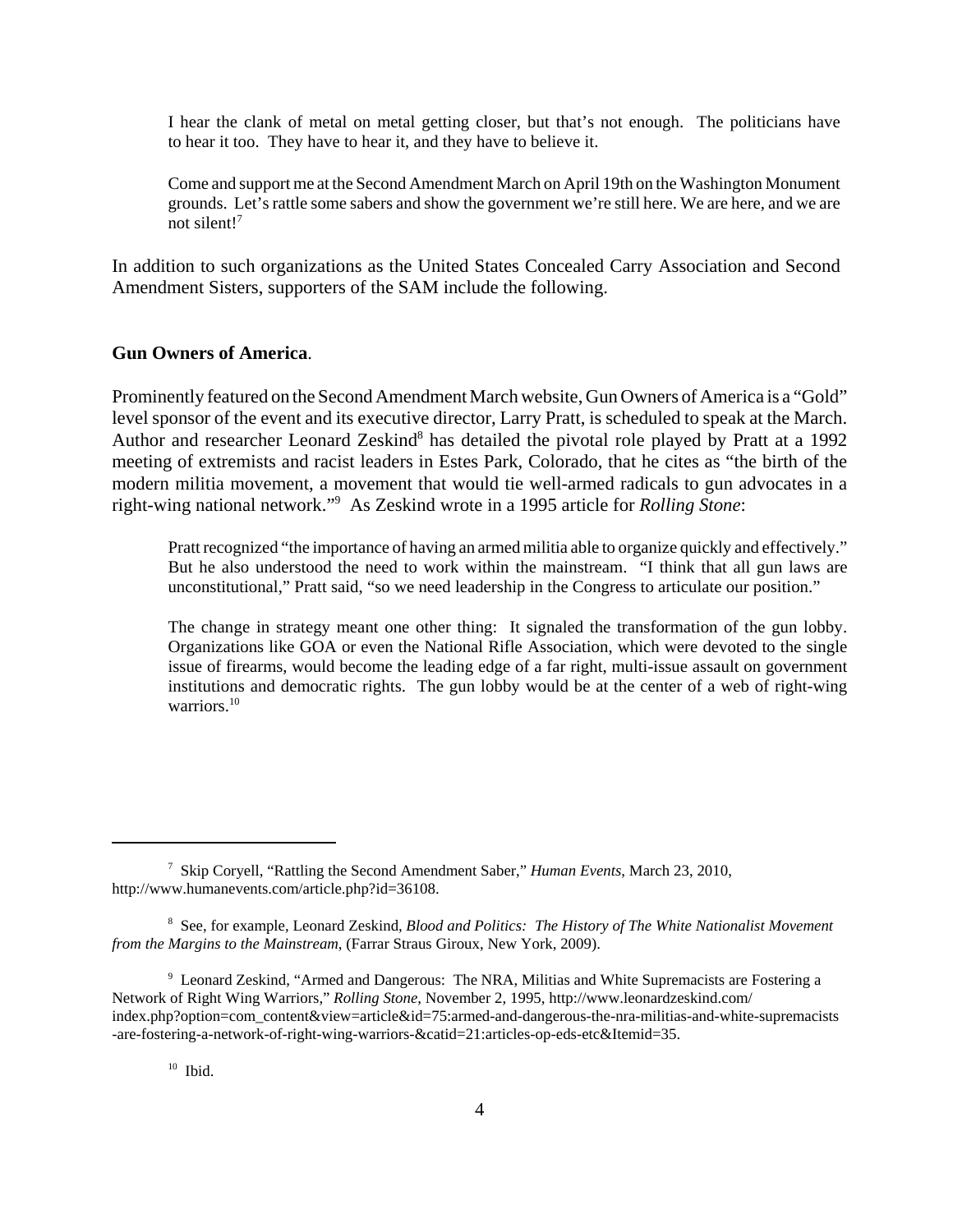Pratt, a Tea Party member<sup>11</sup> who is linked to a number of right-wing organizations, is also the host of Gun Owners News Hour Radio, on which, "Pratt's interviews explore a wide range of second amendment issues, as well as other areas of life threatened by unauthorized incursions by federal, state and local governments. As the show's announcer proclaims, 'It is not just about gun control, it is about control.'"12 GOA also opposed the Obama administration's health care reform efforts, stating, among other allegations, that passage would result in information on private gun ownership being collected in a federal database.<sup>13</sup> In a March 2010 legislative alert, GOA bragged, "For almost a year, Gun Owners of America has been the ONLY gun group at the national level working to kill this legislation."14

#### **National Rifle Association**

Although not an official sponsor, the NRA supports the Second Amendment March through on-line activities and contributions through a membership enrollment button on the SAM website. In February 2010, the Second Amendment March issued a press release offering its "heartfelt thanks" to the NRA "for agreeing to send out periodic reminders about the march to its members."15 In April 2010, Second Amendment March founder Skip Coryell was interviewed by Cam Edwards on the NRA's *Cam and Company*, a "news" show available on-line on the NRA's website as well as on Sirius Satellite Radio. The Second Amendment March website has a link to join the NRA and according to a SAM newsletter section addressed to "Fellow Patriots," supporters can receive discounted NRA memberships (\$10 off the regular annual fee of \$35) with an unstated portion of the membership dues donated to the march.<sup>16</sup>

<sup>&</sup>lt;sup>11</sup> Research conducted by Institute for Research & Education on Human Rights (IREHR), author's conversation with Leonard Zeskind, April 9, 2010.

<sup>12</sup> See http://gunowners.org/radio.htm.

<sup>13</sup> See http://gunowners.org/a100909.htm.

<sup>14</sup> See http://gunowners.org/a032210.htm.

<sup>&</sup>lt;sup>15</sup> See http://www.ammoland.com/2010/02/18/nra-receives-heartfelt-thanks-from-second- amendmentmarch/.

<sup>&</sup>lt;sup>16</sup> Downloaded from http://www.secondamendmentmarch.com/system/files/SAM\_News\_Nov1109.pdf, April 8, 2010.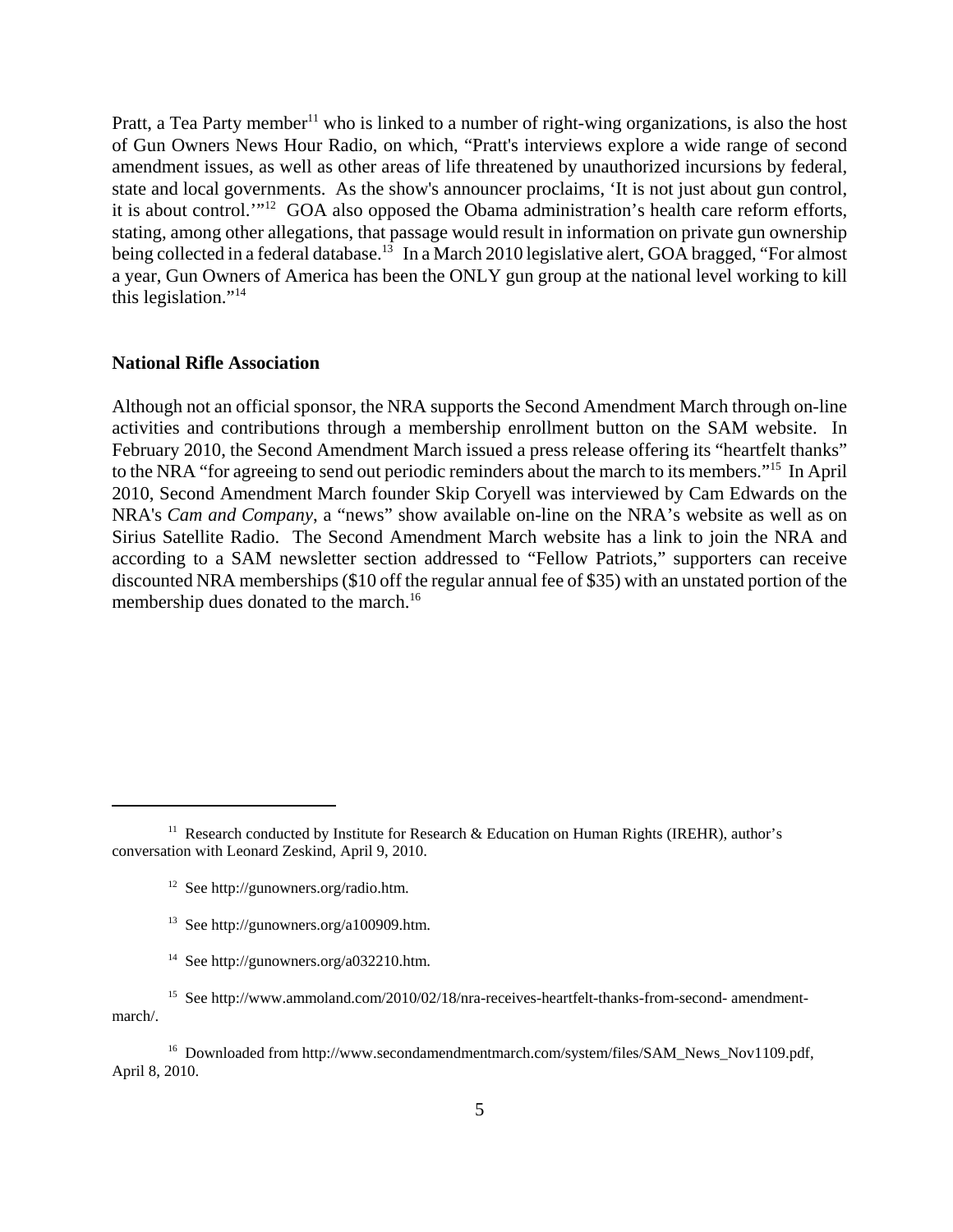#### **The Oath Keepers**.

Listed as a "Patriot" level sponsor on the Second Amendment March website, the Oath Keepers website describes the organization as:

[A] non-partisan association of currently serving military, veterans, peace officers, and firefighters who will fulfill the oath we swore to support and defend the Constitution against all enemies, foreign and domestic, so help us God.

Our oath is to the Constitution, not to the politicians, and we will not obey unconstitutional (and thus illegal) and immoral orders, such as orders to disarm the American people or to place them under martial law and deprive them of their ancient right to jury trial.

We Oath Keepers have drawn a line in the sand. We will not "just follow orders."

Our motto is "Not on our watch!"

If you, the American people, are forced to once again fight for your liberty in another American Revolution, you will not be alone. We will stand with you.<sup>17</sup>

Included in the "Orders We Will Not Obey" are:

6. We will NOT obey any order to blockade American cities, thus turning them into giant concentration camps.

7. We will NOT obey any order to force American citizens into any form of detention camps under any pretext.

In its 2009 study *The Second Wave: Return of the Militias*, the Southern Poverty Law Center describes the Oath Keepers as "a particularly worrisome example of the Patriot revival."18 The growing influence of the Oath Keepers is summed up in the subhead to a recent *Mother Jones* magazine profile: "Glenn Beck loves them. Tea Partiers court them. Congressmen listen to them. Meet the fast-growing 'patriot' group that's recruiting soldiers to resist the Obama administration."<sup>19</sup>

According to their website, Oath Keepers founder Stewart Rhodes, will be speaking at two protests on April 19, 2010. The first will be a Restore the Constitution Rally, an "open carry" protest to be held at Fort Hunt Park in Virginia (where the open carrying of handguns is legal). Larry Pratt, Skip

<sup>17</sup> See http://oathkeepers.org/oath/about/.

<sup>18</sup> *The Second Wave: Return of the Militias*, Southern Poverty Law Center, Montgomery, Alabama, August 2009, http://www.splcenter.org/sites/default/files/downloads/The\_Second\_Wave.pdf.

<sup>19</sup> Justine Sharrock, "Oath Keepers and the Age of Treason,*" Mother Jones,* March/April 2010, http://motherjones.com/politics/2010/03/oath-keepers.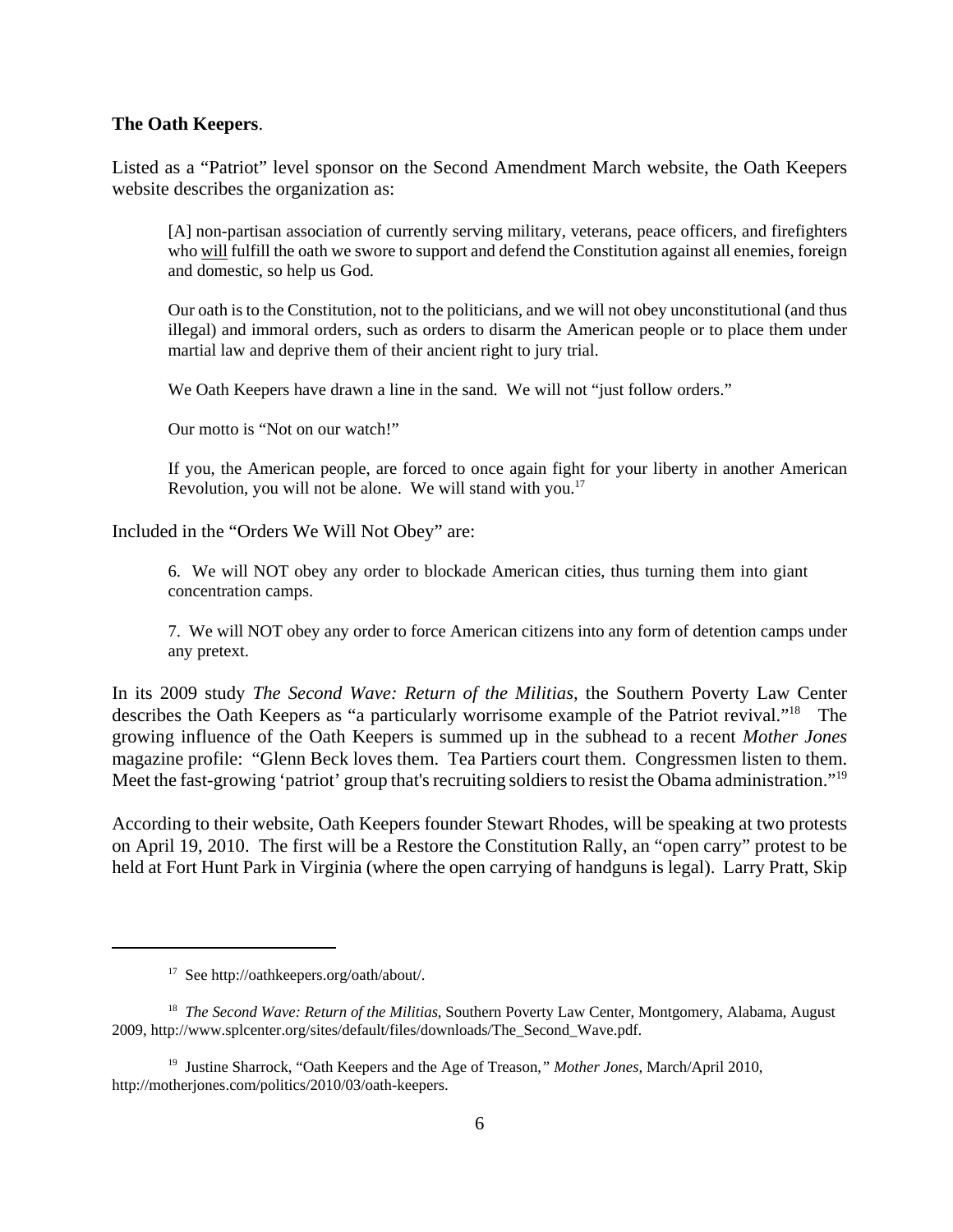Coryell, and others, including self-described militia leaders, are also scheduled to speak.<sup>20</sup> The second will be at the Second Amendment March.<sup>21</sup>

A fellow Oath Keeper who will be speaking at the Second Amendment March is former Arizona Sheriff Richard Mack. Described by the SPLC as a "longtime militia hero,"<sup>22</sup> Mack—recipient of the NRA's Law Enforcement Officer of the Year Award—is perhaps best known for suing the federal government over implementation of the Brady Bill.<sup>23 24</sup> On his website, Mack states:

The greatest threat we face today is not terrorists; it is our own federal government. If America is conquered or ruined it will be from within, *not* a foreign enemy.

The founders of our nation were afraid of one thing more than any other... government having too much power! Remember, they escaped from the tyranny of an oppressive and controlling government when they established this nation. They fought and died for it, and now we are letting these same freedoms they fought for slip away little by little, without a second thought.

Please join me in the fight to regain our rights, while the price to pay is less than death. I am committed to doing all we can peacefully to get our country back.<sup>25</sup>

22 *The Second Wave: Return of the Militias*, Southern Poverty Law Center, Montgomery, Alabama, August 2009, http://www.splcenter.org/sites/default/files/downloads/The\_Second\_Wave.pdf*.* 

<sup>23</sup> Leonard Zeskind, "Armed and Dangerous: The NRA, Militias and White Supremacists are Fostering a Network of Right Wing Warriors," *Rolling Stone*, November 2, 1995, http://www.leonardzeskind.com/ index.php?option=com\_content&view=article&id=75:armed-and-dangerous-the-nra-militias-and-white-supremacists -are-fostering-a-network-of-right-wing-warriors-&catid=21:articles-op-eds-etc&Itemid=35.

24 *Mack v. United States*, 66 F. 3d 1025 (9th Cir. 1995).

<sup>20</sup> See http://restoretheconstitution.wordpress.com/.

<sup>&</sup>lt;sup>21</sup> See http://oathkeepers.org/oath/2010/04/03/urgent-calling-all-oath-keepers-time-to-take-astand-this-april-19-in-washington-dc-and-virginia-in-defense-of-the-constitution/.

<sup>25</sup> See http://sheriffmack.com/.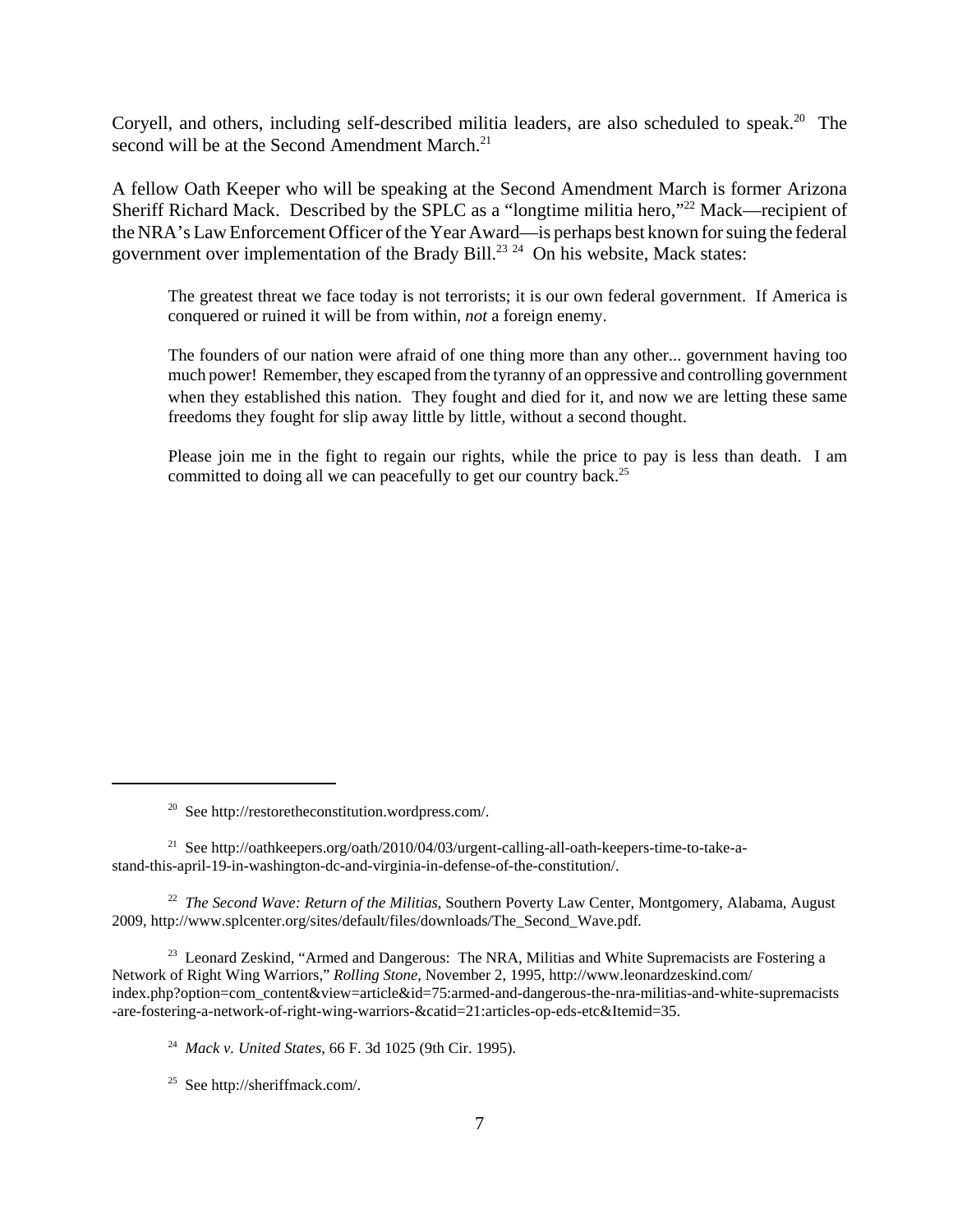# **Section Three: The NRA's Anti-Government Language Returns**

Faced with a constant demand to engage, activate, and enroll a continually shrinking pool of gun owners as measured by household gun ownership,  $26$  the National Rifle Association routinely presents the election of Barack Obama as a virtually apocalyptic threat to not just gun ownership, but to the future of the country itself—with much of its language echoing that of the Patriot movement. In its publications, the NRA has presented a litany of supposed conspiracies being undertaken by federal agencies targeting gun owners. At the same time, the NRA has once again raised the spectre of a global gun control conspiracy, often involving United Nations or other international treaties, allegedly targeting U.S. gun owners. Such a proposition, says NRA Executive Vice President Wayne LaPierre, "boils down to one thing: The power of the American people—of individuals—is crushed by the power of the international super-state. $127$ 

Speaking at the 2009 CPAC convention, LaPierre told cheering attendees that "our Founding Fathers understood that the guys with the guns make the rules."<sup>28</sup> In a December 2009 direct-mail letter, echoing the language of both the Tea Party movement and the Oath Keepers, LaPierre urges the reader to join an "army whose highest allegiance is not to any individual or any political party but only to the cause of freedom." In the letter, LaPierre warns of:

...massive armies of anti-gun, anti-freedom radicals marshaling against us for an attack that could make every other battle we've ever fought look like a walk in the park...an attack aimed at completely rewriting our nation's values and the future of our country in ways that you and I won't even recognize.

Everywhere you look, the writing is on the wall—that the next three years will be the most dangerous days of our lifetimes, not just for the Second Amendment but for freedom itself....

We're going to see gun-banners along with the media and anti-gun special interests steer our country far away from our founding principles—and build a "new' America where freedom and privacy and self-defense are things of the past.

### **And I can guarantee you that in this "new" America—an America unlike anything you can even imagine—your firearms and your Second Amendment rights WON'T be welcome.**

The bottom line is this: These next three years are going to decide whether our heritage of freedom will be handed down intact to future generations, or whether citizens like you will be forced to surrender your freedom....

<sup>26</sup> *A Shrinking Minority: The Continuing Decline of Gun Ownership in America*, Violence Policy Center, April 2007, http://www.vpc.org/studies/gunownership.pdf.

<sup>&</sup>lt;sup>27</sup> See, for example, "The First Step in Trampling Our Rights," *America's 1<sup>st</sup> Freedom*, February 2010, pp. 8, 55, and "The OAS Treaty: Blueprint for Dismantling the Second Amendment, *America's 1st Freedom*, August 2009, pp. 23-25.

<sup>&</sup>lt;sup>28</sup> See http://www.youtube.com/watch?v=hSEnHJmurlE.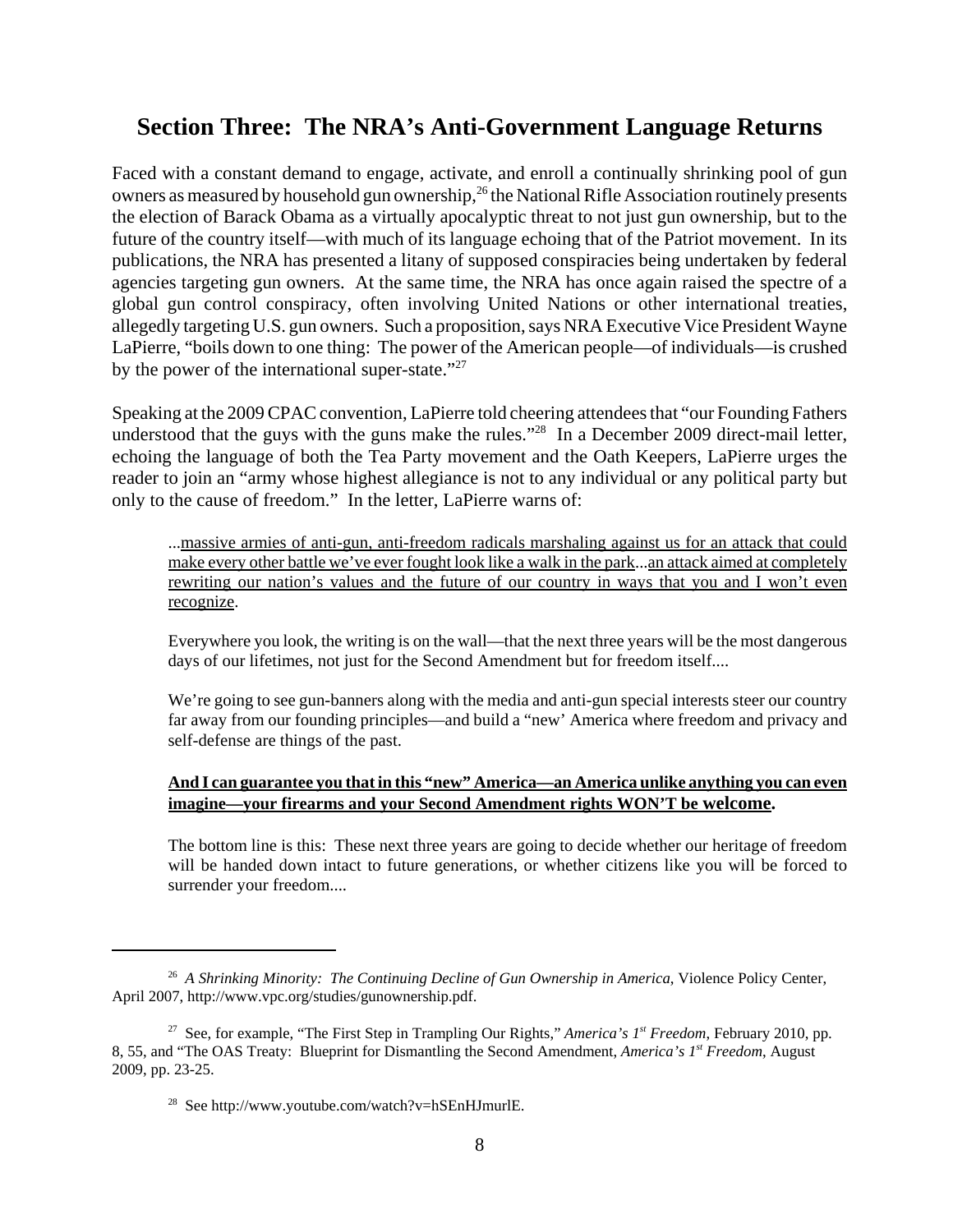And even though we've been criticized for it by the elitist media and by gun-ban politicians, we're not afraid to say that the ultimate, bedrock guarantee of freedom, for ourselves and for future generations, is the right of law-abiding citizens to keep and bear arms.

This mailing is just one component of a consistent drumbeat of NRA fear-mongering, a constant theme of which has been that the Obama administration is moving to employ a wide range of government agencies against civilian gun ownership. In the first four months of 2009, the NRA's flagship activist magazine, *America's 1st Freedom,* profiled key members of the Obama administration, likening them to a "'who's who' of gun-ban advocates."29

**Chief of Staff Rahm Emanuel**. An article in the January 2009 issue of *America's 1<sup>st</sup> Freedom* titled "Beware the Rahm" opens with, "Barack Obama's children may be getting a new puppy, but American gun owners will soon be the targets of an attack dog named Rahm Emanuel. On Jan. 20, this fierce enemy of the Second Amendment will become the chief of staff to the president of the United States." The article's conclusion states, "Will Rahm Emanuel be able to stab a knife into the Constitution and scream that the Second Amendment is 'Dead! Dead! Dead!'? That answer depends mainly on whether American gun owners and other friends of the Constitution become active, and stay active, for the next four years."

**Attorney General Eric Holder**. The cover of the February 2009 edition of *America's 1st Freedom* features Attorney General Eric Holder. Under the headline "The Holder Distortion," the magazine states, "Contrary to his claim of support for the Second amendment, Barack Obama selects former Clintonite and anti-gunner Eric Holder as his attorney general." Inside, the reader is told that the appointment of Holder as attorney general "is terrible news for the Second Amendment—and for the rule of law." The bulk of the article attacks Holder for his record under Clinton's attorney general, "the infamous Janet Reno" (Reno is widely blamed in pro-gun circles for the stand-off at Waco that helped galvanize the militia movement in the 1990s).

**Secretary of State Hillary Clinton**. The cover of the March 2009 edition of *America's 1st Freedom* features Secretary of State Hillary Clinton looking out over the headline, "The Whole World is Watching—Hillary Clinton Takes the Reins: Will the new secretary of state defend the U.S. constitution, or will she invite the global gun-ban movement into the corridors of power?" Inside, the article states, "As a presidential candidate, Hillary Clinton caused a scare for gun owners. Now named Barack Obama's secretary of state, the Clinton anti-gun nightmare has returned."

**Secretary of Education Arne Duncan**. The cover of the April 2009 issue of *America's 1st Freedom* features Secretary of Education Arne Duncan with the headline: "What would this man teach your kids? Anti-gun extremist Arne Duncan takes over as Secretary of Education." The article opens with, "Who is the most extreme anti-gun member of President Barack Obama's Cabinet? That's sort of like asking who is the greatest quarterback in the Pro Football Hall of Fame—there are so many strong choices, it's hard to pick just one. But I think the prize has to go to the new Secretary of Education Arne Duncan." The article concludes, "There is every reason to be concerned that Duncan will turn the Department of Education into a tool to promote a gun-ban agenda in America's public schools. And we can fully expect that the 'mainstream' media, which was so viciously hostile to the Bush administration, will fawn over Duncan's public demands to repress the Second Amendment, 'for the children."

<sup>&</sup>lt;sup>29</sup> "Arne Duncan: Education at the Extremez," *America's 1<sup>st</sup> Freedom*, *April* 2009, p. 33.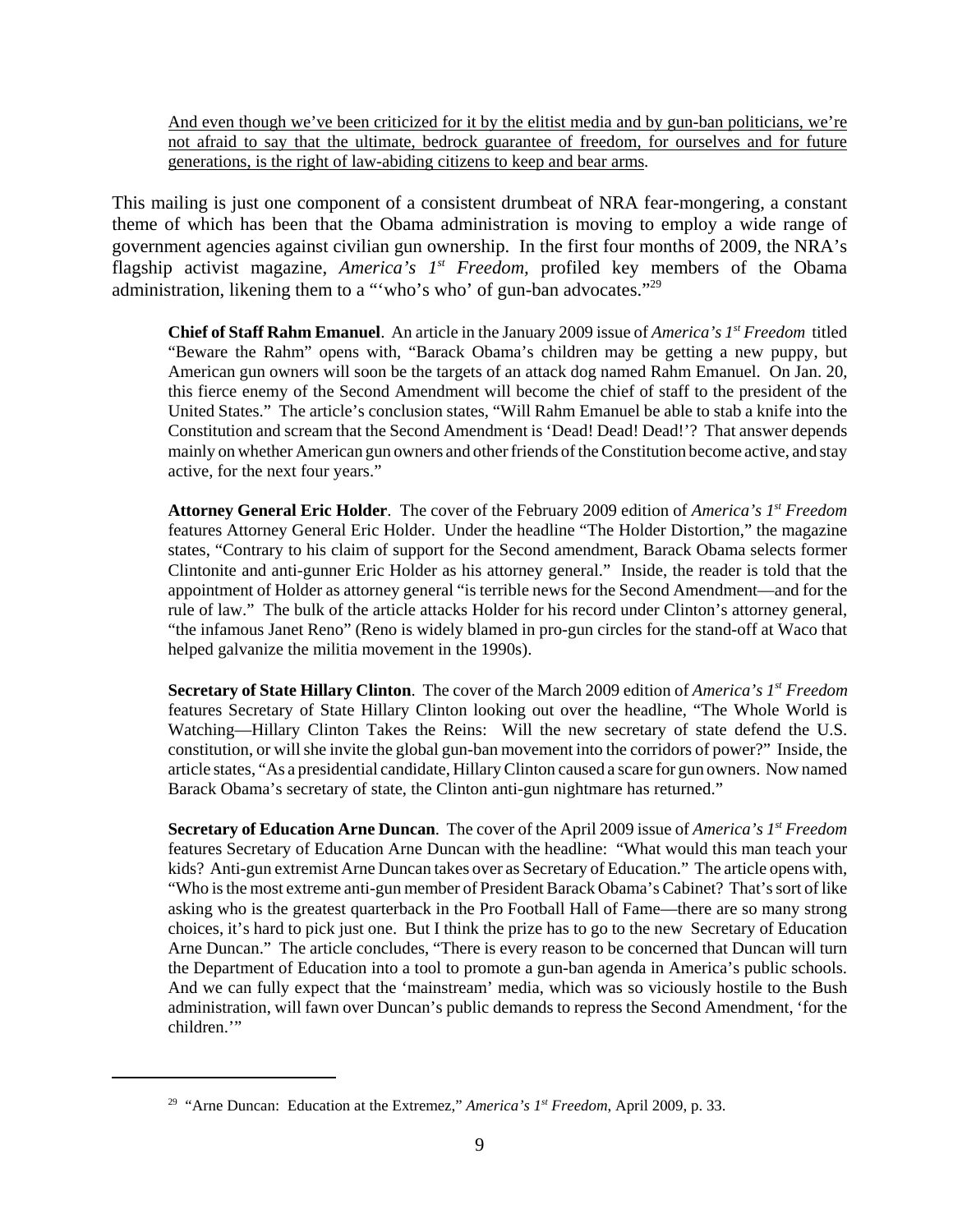

supporter Rahm Emanuel as his chief of staff. 100

**AMERICA'S** 

The Coming Storm from Brady  $p_{44}$ 



'09's Top of the Line  $p$ 26 Cass Wants to End Hunting  $p$ 36

**Arne Duncan** Secretary of Education.

**RA** Official Journal of the



Tex's Walker Colts <sub>P50</sub>

**AMERICA'S** 

AMERICA'S

GC

The Sword and The Tome  $p_{28}$ 

 $nep42$ 

rid

Will the new secretary of state

defend the U.S. Constitution,<br>or will she invite the global

gun-ban movement into

the corridors of power?

Has Their Time Come?  $p_3$ 8

Contrary to his claim of<br>support for the Second<br>Amendment, Barack Obama<br>selects former Clintonite and<br>anti–gunner Eric Holder as<br>his attorney general.

**NRA** Official Journal of the National Rifle Ass

Park Raving Mad p26<br>1968: Gun Control Catches Fire p28 Is the Militia Obsolete?  $p_3$ 8

**Hillary**<br>Clinton

Takes the

Reins:

**NRA** Official Journal of the National Rifle Association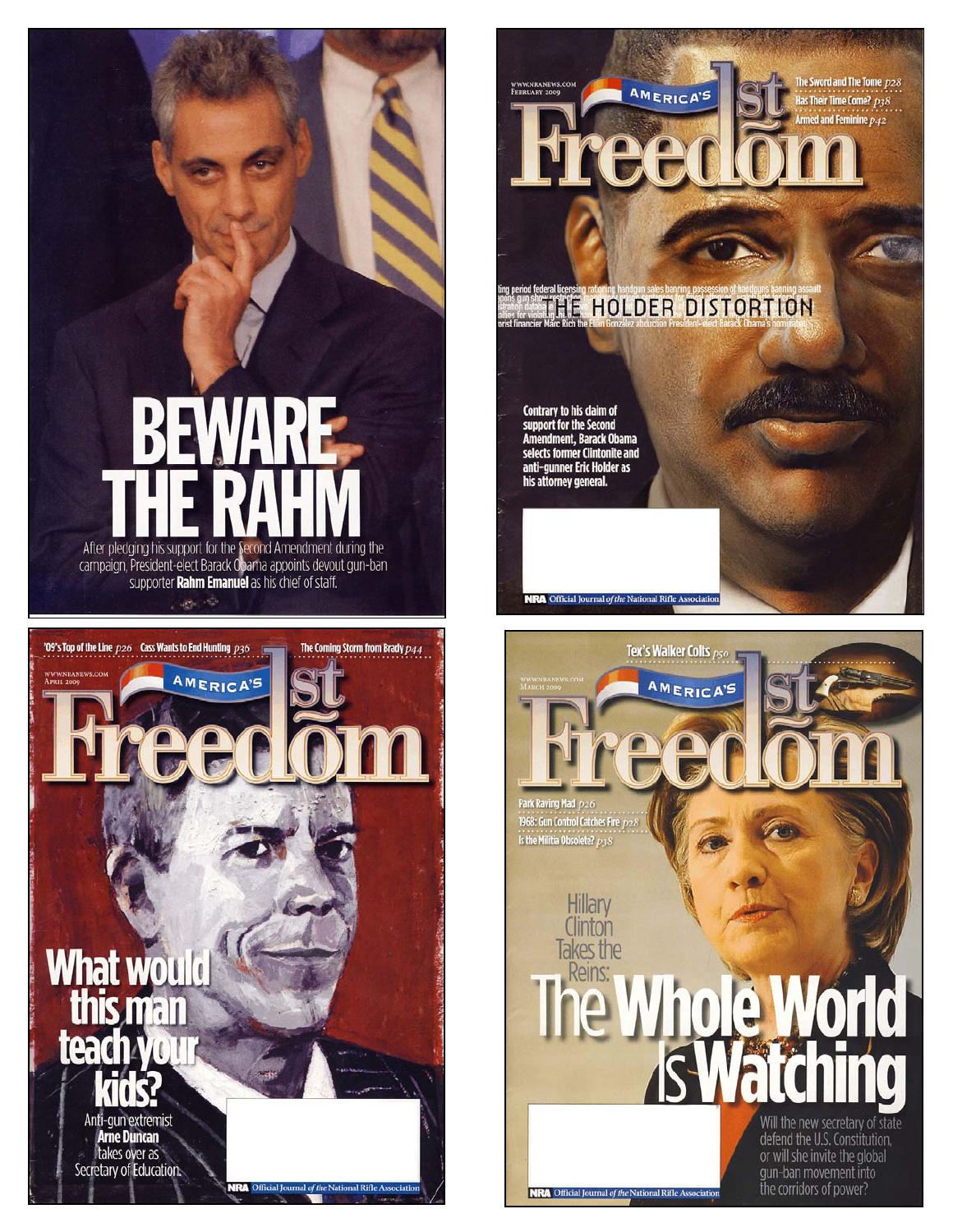# **Section Four: NRA Activist Involvement in the Tea Party Movement**

 In a column published in the November 2009 issue of the NRA's *America's 1st Freedom* magazine titled "Shout It From The Rooftops," editor Mark Chestnut wrote:

In recent months we've seen politicians put down—even berate—average, law-abiding U.S. citizens for voicing their opinions at town hall meetings. They've called active citizens "zealots" and "insurrectionists" for attending local political rallies, and inferred that if we don't agree with the Obama administration on every important issue, we're nothing but a bunch of "rabble rousers" and "rubes..."

The battle against our Right to Keep and Bear Arms is waged along the same lines...When we tell our side of the story, we're derided as "gun nuts," or minions of the powerful "gun lobby," with the insinuation that we should just sit down and shut up.

Together, we'll have our say. And together, we'll be heard.<sup>30</sup>

Among these "active citizens" are, of course, Tea Party members. And Chestnut's column stands as yet another example of the NRA's efforts to tie itself to anti-Obama anger and exploit the pro-gun views of Tea Party members and other components of the Patriot movement for its own political interest.

A more blatant entreaty is the recent marketing of NRA clothing products emblazoned with the Gadsden "Don't Tread on Me" flag, which has become the symbol of the Tea Party movement.

The description for the NRA Gadsden tee shirt states:

What goes around comes around. In the late 18th century, oppressed American patriots voiced their defiance of tyranny by exclaiming, "Don't Tread on Me!" Perhaps it's time once again for Freedom-loving citizens to rally 'round the legendary slogan of the famous Gadsden flag. Our tee is heavy, 6.1 oz., 100% cotton with "NRA" boldly screened on its chest and the "Don't Tread on Me" coiled rattler splashed across its back. Pair with our wildly popular Gadsden  $Hat^{31}$ 

The shirt comes in sizes up to XXXL. The description for the NRA Gadsden hat states:

Proudly display your national pride with this cap, featuring an original American icon—the coiled rattlesnake, embroidered with the motto "Don't Tread on Me." Featured on many Revolution-era flags, including the first state flag of South Carolina, the image reflects American pride and defiance in the face of tyranny. This cap also features an embroidered NRA logo on the bill and across the back of the cap....Pair it with our matching Gadsden T-shirt. Imported.<sup>32</sup>

<sup>&</sup>lt;sup>30</sup> "Shout It From The Rooftops," *America's 1<sup>st</sup> Freedom*, November 2009, p. 6.

<sup>31</sup> See http://www.nrastore.com/nra/Product.aspx?productid=CT%20275.

<sup>&</sup>lt;sup>32</sup> See http://www.nrastore.com/nra/Product.aspx?productid=HT%2024172.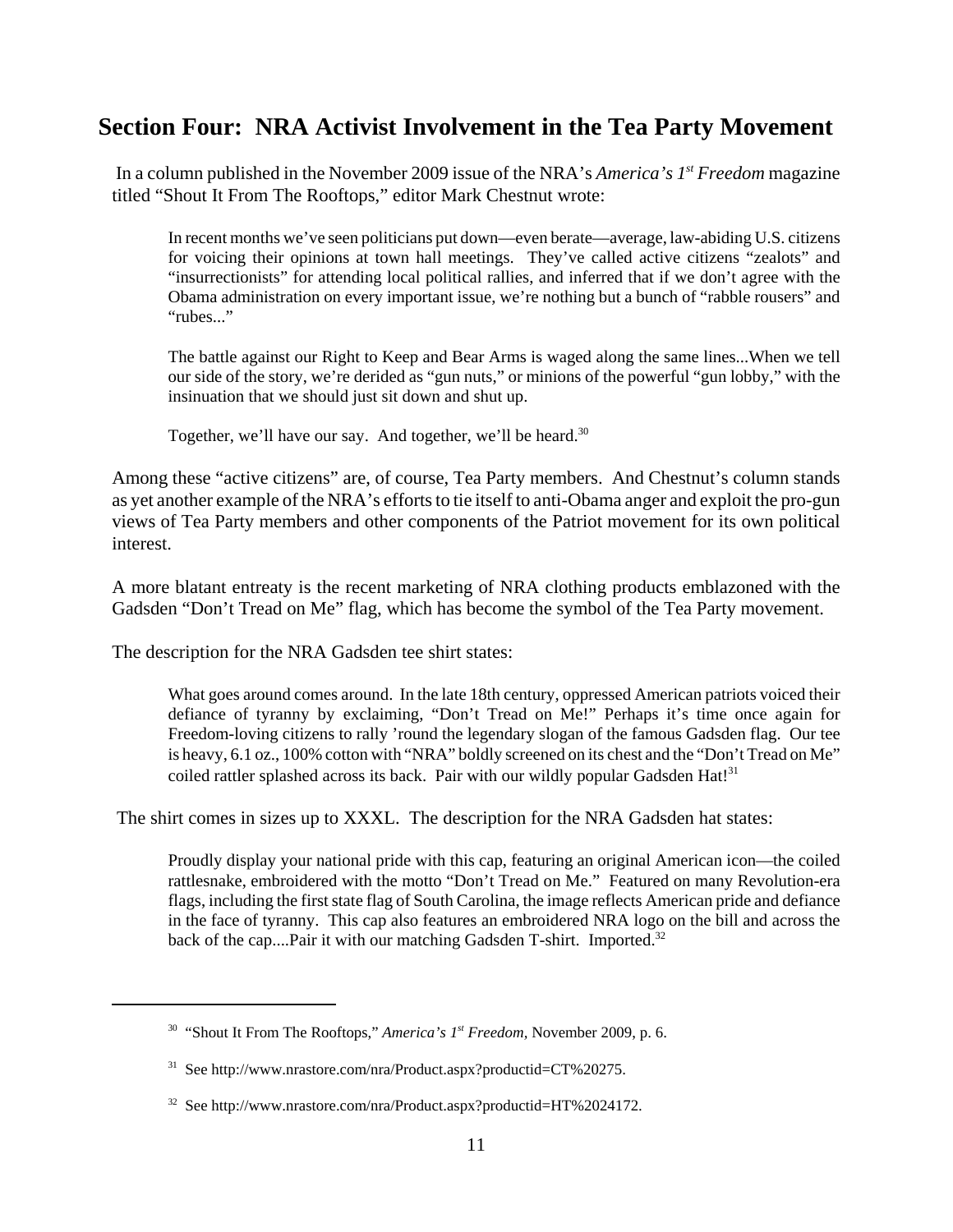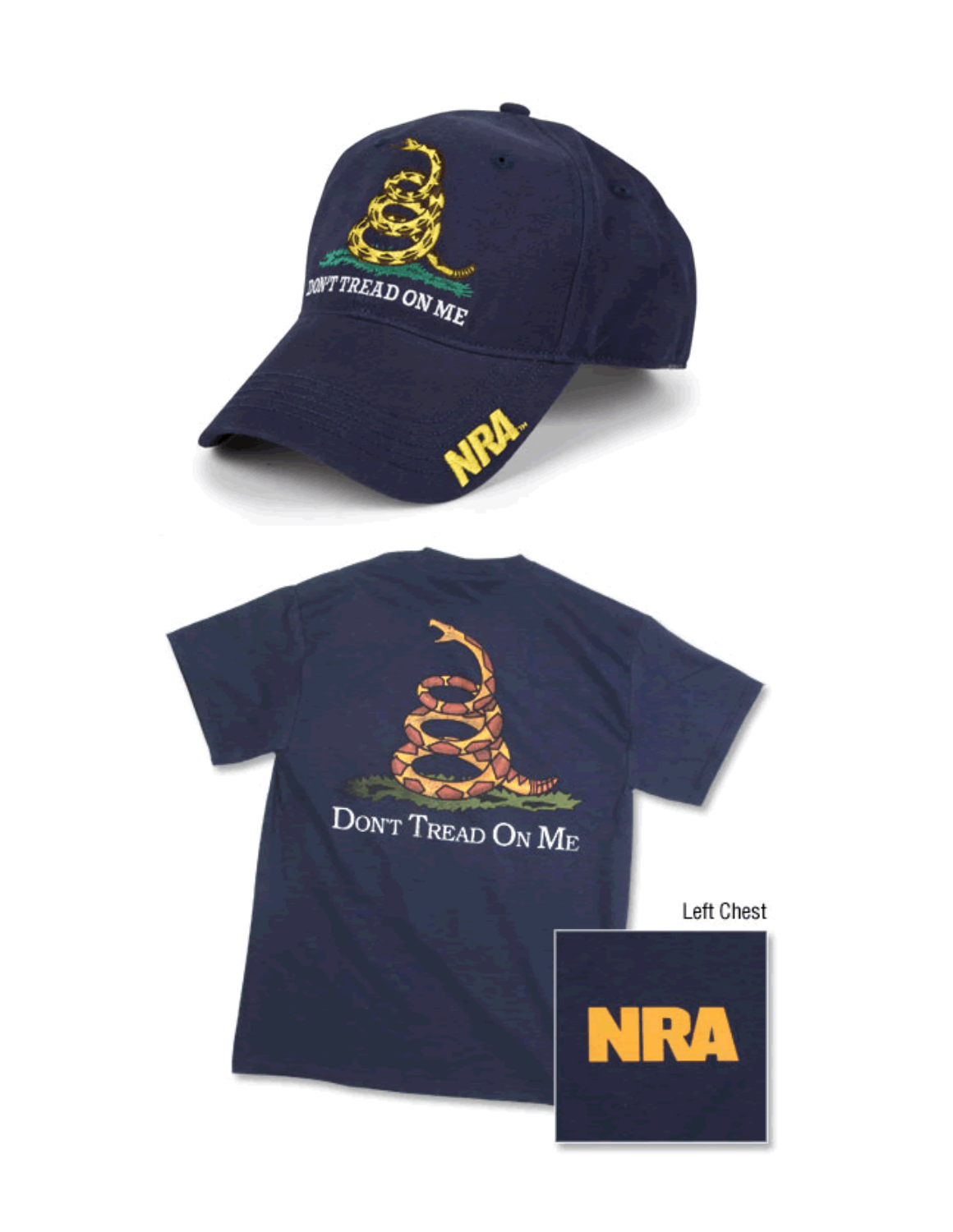The NRA package arrives with an insert containing a "Special offer" from the conservative organization Focus on the Family to subscribe to its *Focus on the Family Citizen* magazine, which offers, "Pro-family, pro-American insight on everything from terrorist threats to threats against the constitution, and smoking guns to smokescreens."

The most public consummation of this effort will occur at the NRA's annual meeting on Friday, May 14, 2010, in Charlotte, North Carolina, where Tea Party favorite Sarah Palin is scheduled to speak at the organization's Celebration of American Values Leadership Forum.<sup>33</sup>

Yet, by embracing one aspect of the Tea Party movement, the NRA again runs the risk of validating the full gamut of conspiracy theories that define the fringe of the Patriot movement—especially when it paints its anti-government rhetoric and attacks on the Obama administration with such broad brush strokes.

A VPC review of the NRA's state Election Volunteer Coordinators (EVCs) reveals direct links between these NRA-sanctioned grassroots activists and the Tea Party movement. According to the NRA Institute for Legislative Action (NRA-ILA):

NRA-ILA's Election Volunteer Coordinators (EVCs) act as the liaison between pro-gun candidates and NRA members and gun owners in their districts. EVCs work to spearhead ILA's volunteer activities to ensure that pro-freedom candidates have sufficient volunteers for campaign-related activities.34

According to NRA-ILA, "EVCs are in continuous contact with NRA-ILA's Grassroots staff at NRA Headquarters, constantly exchanging ideas and information."35

These links raise questions not only regarding the grassroots role of the NRA's activists on issues beyond gun control, but also whether the independence of Tea Party activists will conflict with their expected support of the NRA's preferred candidates. Violence Policy Center research has identified the following NRA Election Volunteer Coordinators who appear to have Tea Party or other links to the Patriot movement.

## *Arizona*

**Laramer (LG) Mace** of Prescott, Arizona, is listed on the NRA's website as the Election Volunteer Coordinator for the First Congressional District in Arizona.<sup>36</sup> Laramer Mace is also listed as a member of ResistNet.com, "home of the patriotic resistance" and the "social networking platform

<sup>33</sup> See http://www.nraam.org/events/cavlf.html.

<sup>34</sup> See http://www.nraila.org/ActionCenter/GetInvolvedLocally/EVCByState.aspx?st=CT.

<sup>35</sup> See http://www.nraila.org/ActionCenter/GrassRootsActivism.aspx?ID=27.

<sup>36</sup> See http://www.nraila.org/ActionCenter/GetInvolvedLocally/EVCbyState.aspx?st=AZ.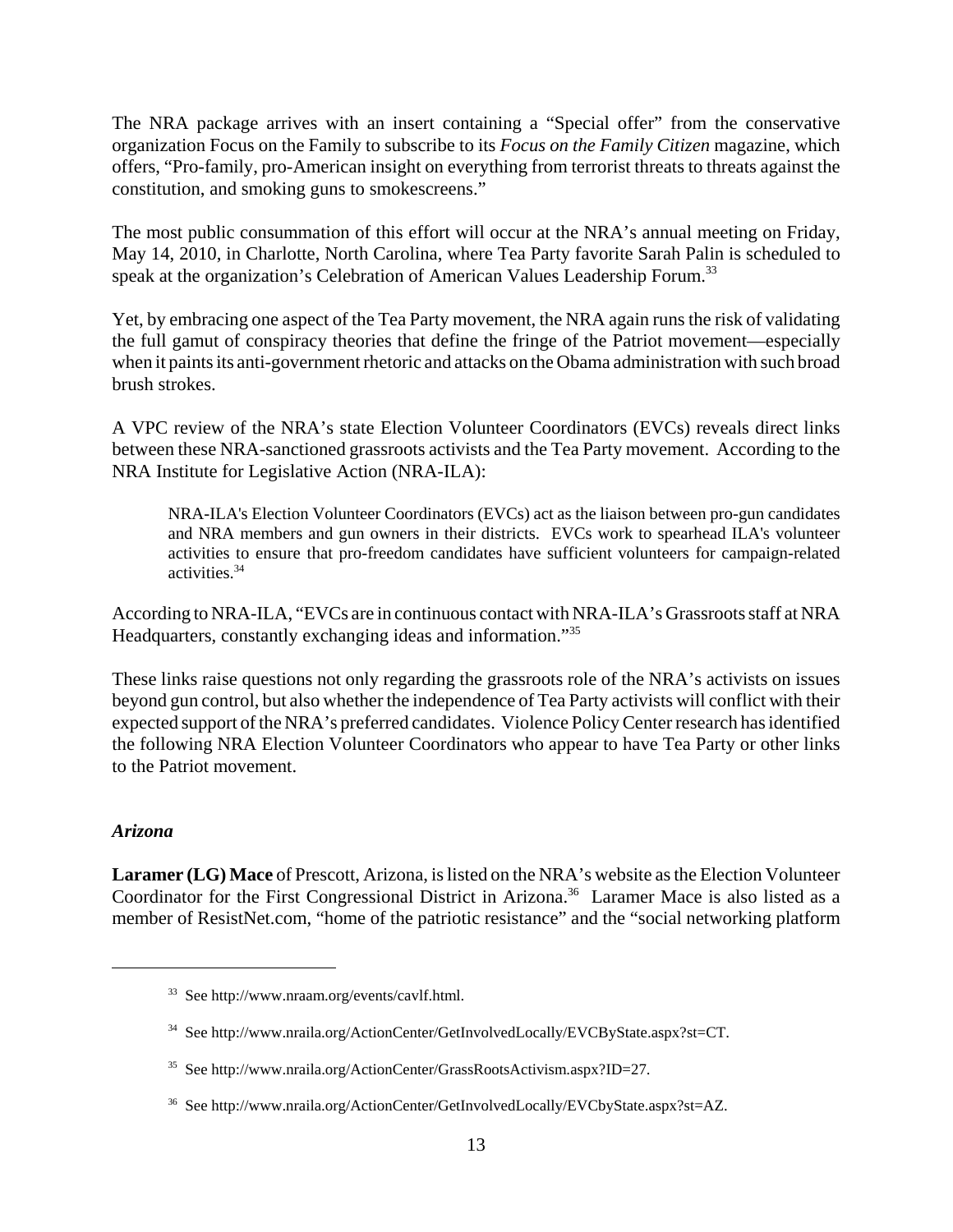for Grassfire Nation and citizens who oppose the rising tide of socialism."<sup>37</sup> That District's Representative, Democrat Ann Kirkpatrick, was also one of the 20 members of Congress targeted with a rifle-scope graphic by Sarah Palin's SarahPAC.<sup>38</sup>

**Kirk Ferst** of Yuma, Arizona, is listed on the NRA's website as the Election Volunteer Coordinator for the Seventh Congressional District in Arizona.39 An April 15, 2009, article from the *Yuma Sun* featured on the website of the Colorado River Tea Party contains an interview with Kirk Ferst of Yuma:

With signs, American flags and tea bags dangling from ears, shirts and even dogs, some of the peaceful protesters expressed their unhappiness visually.

One of them, Kirk Ferst of Yuma, wore his Australian bush hat with corks dangling from the brim. He said the corks are to keep the man-eating flies and mosquitoes away.

But Ferst's hat had a new addition: tea bags, he said, to keep away the corrupt politicians.

Ferst said he came to the tea party because he's tired of a "double standard."

"I am fed up with being lied to. Politicians, with the exception of a very few, never keep their word.

"We are held accountable when we do something wrong, but they are not. Injustice breeds revolution."40

A comment attributed to Kirk Ferst is also posted on ResistNet.com.

#### *Illinois*

**Marc Albertario** of Prospect Heights, Illinois, is listed on the NRA's website as the Election Volunteer Coordinator for the Tenth Congressional District in Illinois.<sup>41</sup> In a comment on a Northern Illinois Patriots Meetup page promoting a pro-gun rally in Illinois, Albertario states, "This was the event that started me and a lot of tea parties in motion." Under the headline "This Meetup Group is about..." are listings for the  $9/12$  Project and Tea Party Patriots.<sup>42</sup> Marc Albertario also

<sup>&</sup>lt;sup>37</sup> See http://www.resistnet.com/notes/FAQ\_(Facts\_and\_Questions).

<sup>38</sup> See http://www.facebook.com/notes/sarah-palin/dont-get-demoralized-get-organized-take-back-the-20/373854973434.

<sup>39</sup> See http://www.nraila.org/ActionCenter/GetInvolvedLocally/EVCbyState.aspx?st=AZ.

<sup>40</sup> See http://coloradoriverteaparty.com/415SunArticle.html, "Tea bags symbol of spending protest," *Yumasun.com*, April 15, 2009.

<sup>41</sup> See http://www.nraila.org/ActionCenter/GetInvolvedLocally/EVCbyState.aspx?st=IL.

<sup>42</sup> See http://www.meetup.com/Northern-IL-Patriots/messages/9332941/.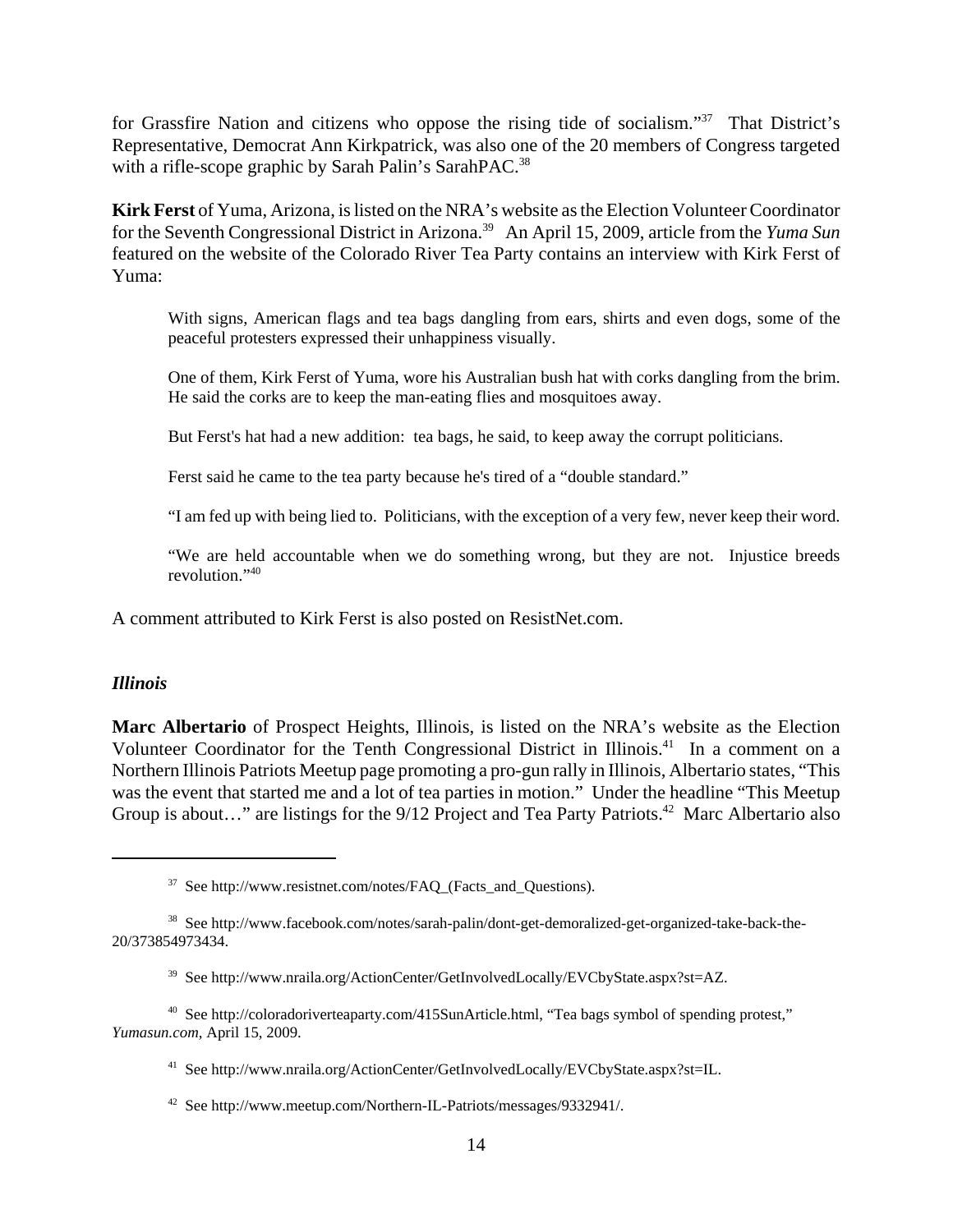appears in a photo accompanying an article in the *Prairie Advocate* headlined "Excellent Turn-Out at Chicago Tea Party."43

## *Mississippi*

**Howie Morgan** of Oxford, Mississippi, is listed on the NRA's website as the Election Volunteer Coordinator for the First Congressional District in Mississippi.<sup>44</sup> Howie Morgan is also listed as the National Political Advisor for Jim Gilchrist's Minuteman Project.45 Gilchrist was a founder of The Minuteman Project, described by the Southern Poverty Law Center as a "nativist extremist" group, "organizations that go beyond mere advocacy of restrictive immigration policy to actually confront or harass suspected immigrants."<sup>46</sup> After an internal dispute in 2007 amidst allegations of embezzlement, Gilchrist left The Minuteman Project to form his own organization.<sup>47</sup>

## *Montana*

**Vince Vaccaro**, of Townsend, Montana, is listed on the NRA's website as the Election Volunteer Coordinator for Montana and is also the Montana coordinator for the Second Amendment March.<sup>48</sup> Writing in the Second Amendment March Forum in June 2009, Vince Vaccaro stated:

I have meet with the Tea Party organizes & the Multiple Use Lands folks tonight. Good meeting, they will back up our efforts.

I will be at the Tea Party in Helena at Memorial Park on the 4th of July to give a speech to help advance the SAM cause. Hope to see you all there.

<sup>43 &</sup>quot;Excellent Turn-Out at Chicago Tea Party," *Prairie Advocate*, http://www.prairie-advocate-news.com/tea\_party\_4\_15\_09/tea\_party\_4\_15\_09.html.

<sup>44</sup> See http://www.nraila.org/ActionCenter/GetInvolvedLocally/EVCbyState.aspx?st=MS.

<sup>45</sup> See http://www.minutemanproject.com/organization/contact\_us.asp.

<sup>46</sup> Southern Poverty Law Center, *Intelligence Report*, Spring 2010, Issue Number: 137, http://www.splcenter.org/get-informed/intelligence-report/browse-all-issues/2010/spring/rage-on-the-right.

<sup>47</sup> Southern Poverty Law Center, *Intelligence Report*, Summer 2007, Issue Number: 126, http://www.splcenter.org/get-informed/intelligence-report/browse-all-issues/2007/summer/minute-mess.

<sup>48</sup> See http://www.nraila.org/ActionCenter/GetInvolvedLocally/EVCbyState.aspx?st=MT, downloaded from http://www.secondamendmentmarch.com/system/files/SAM\_News\_Dec1609.pdf.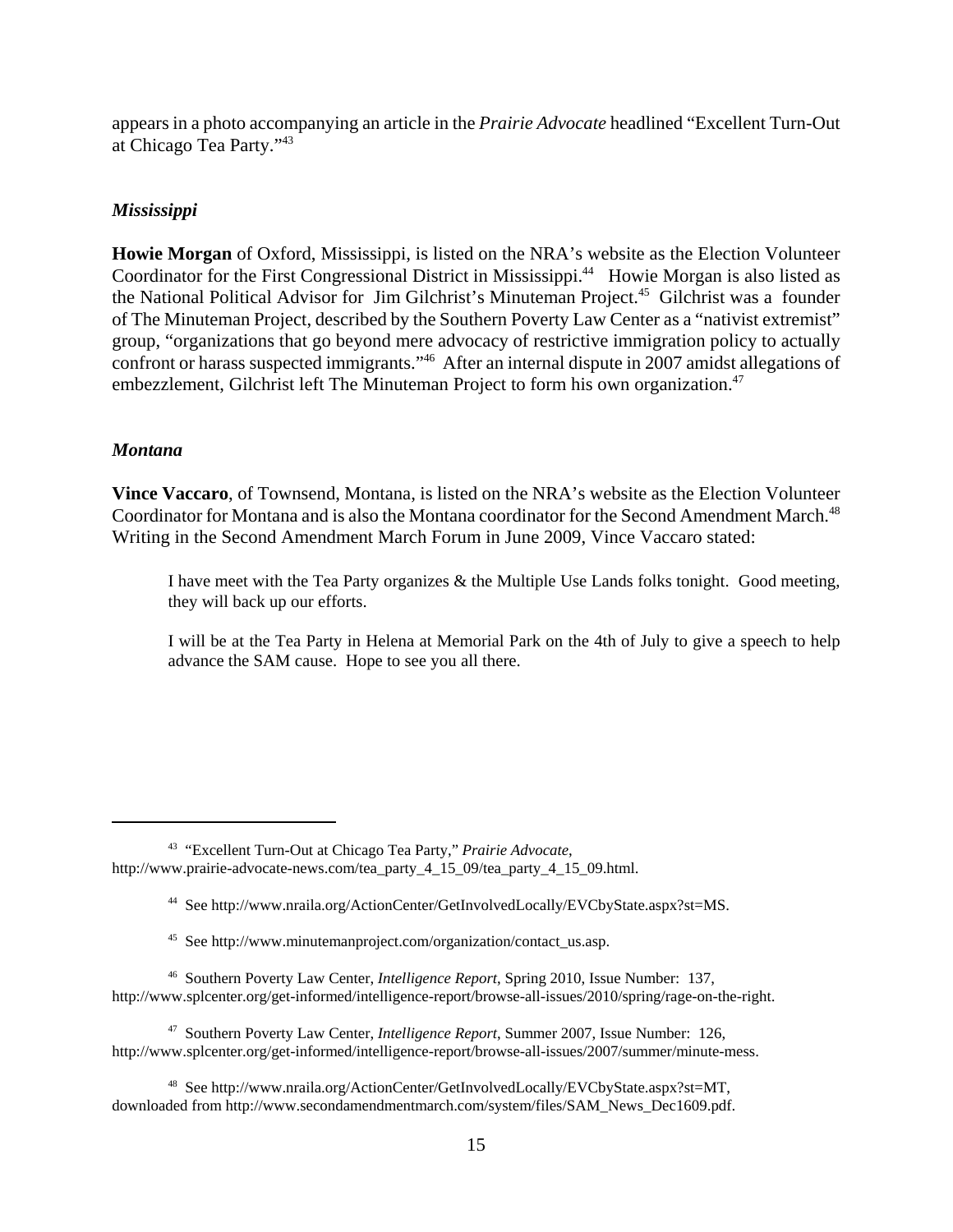The next month, Vaccaro wrote:

Had a wonderful time at the Tea Party in Helena. Met a lot of great like minded people & passed out a lot of fliers. I am hoping to get a booth set up at the Gun show in Bozeman for the 10, 11, & 12th. Hope to see you there ( $&$  I better leave my wallet at home or I will be broke when I leave).<sup>49</sup>

#### *New Jersey*

**Charles Lukens** of Ventnor, New Jersey, is listed on the NRA's website as the Election Volunteer Coordinator for the Second Congressional District in New Jersey.<sup>50</sup> Lukens has a page on ResistNet.com<sup>51</sup> and is also active on the FreedomWorks web site.<sup>52</sup> A 2009 letter to the editor announced Charles Lukens was selected as a delegate to:

represent the state of New Jersey at the Continental Congress 2009 on Nov. 8-22 in Illinois. The congress represents a growing grass-roots movement of organizations and individuals, like the "tea party" attendees (which recently drew an estimated 2 million people to Washington, D.C.), Ron Paul's Campaign for Liberty, Glenn Beck's 9/12 groups, Bob Schultz's We The People, and New Jersey's Liberty and Prosperity, etc., who recognize our government is out of control.<sup>53</sup>

**Anthony Colandro** of Belleville, New Jersey, is listed on the NRA's website as the Election Volunteer Coordinator for the Eighth Congressional District in New Jersey.<sup>54</sup> In February 2010 Colandro gave a presentation on the Second Amendment sponsored by Americans For Liberty—A Tea Party Initiative.<sup>55</sup>

<sup>49</sup> See http://secondamendmentforum.com/forum/viewtopic.php?f=38&t=331.

<sup>50</sup> See http://www.nraila.org/ActionCenter/GetInvolvedLocally/EVCbyState.aspx?st=NJ.

<sup>51</sup> See http://www.resistnet.com/profile/CharlesLukens.

<sup>52</sup> See http://teaparty.freedomworks.org/profile/CharlesLukens.

<sup>&</sup>lt;sup>53</sup> See http://www.phillyburbs.com/opinions/blog\_post/article/113/2009/november/04/delegateselected.html.

<sup>54</sup> See http://www.nraila.org/ActionCenter/GetInvolvedLocally/EVCbyState.aspx?st=NJ.

<sup>55</sup> See http://www.americans-for-liberty.com/pastevents.html.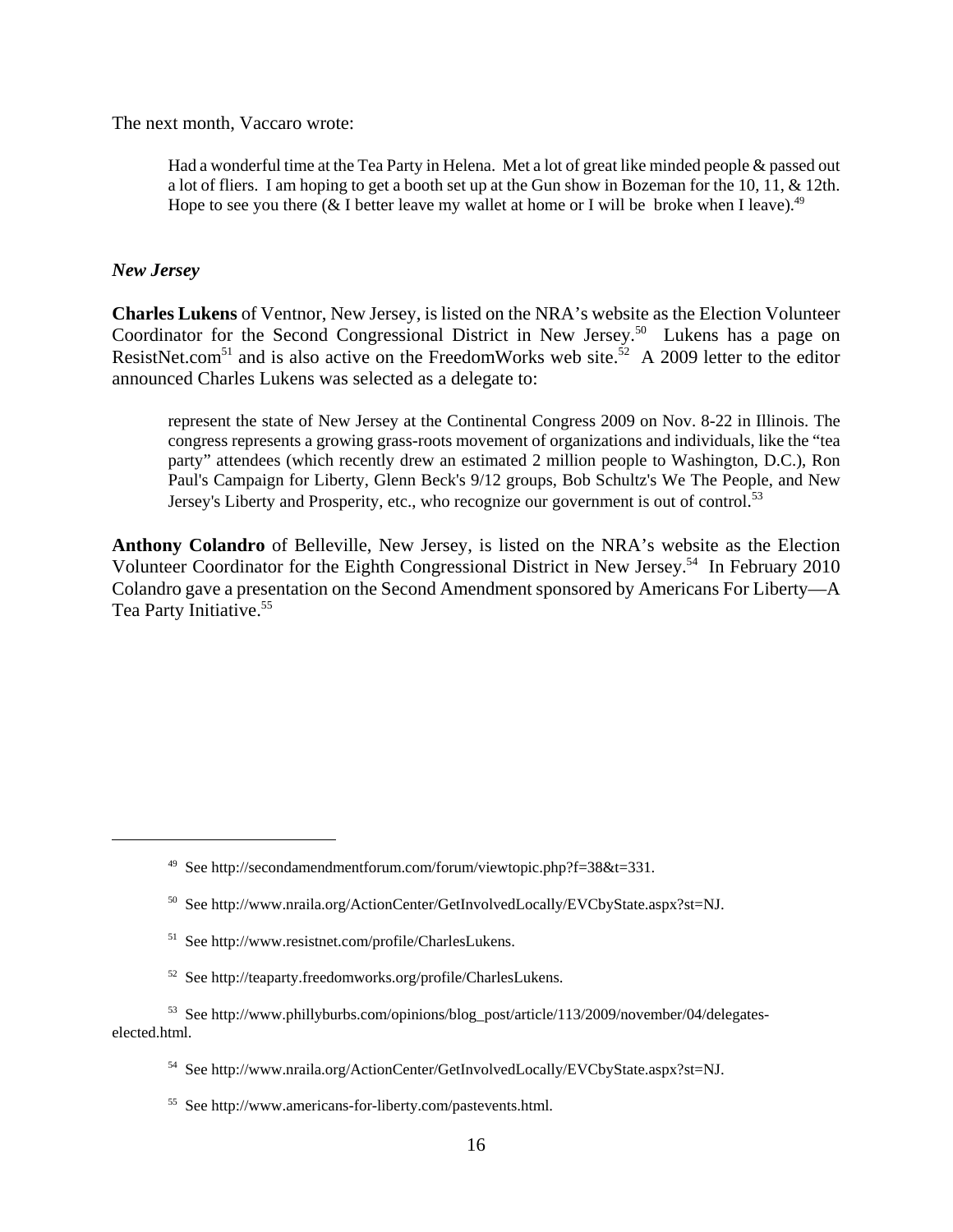#### *Ohio*

**Linda Walker** of Alexandria, Ohio, is listed on the NRA's website as the Election Volunteer Coordinator for the Twelfth Congressional District in Ohio.<sup>56</sup> A July 2009 article on the Buckeye Firearms Association home page features the headline, "Buckeye Firearms' Linda Walker to speak at Statehouse Tea Party featuring Judge Andrew Napolitano."57

#### *Oklahoma*

**Michael Phillips**, of Tulsa, Oklahoma, is listed on the NRA's website as the Election Volunteer Coordinator for the First Congressional District in Oklahoma.58 Phillips' "profile" on the *Tulsa World* website contains the following two comments regarding Tea Party members posted in response to a letter to the editor.<sup>59</sup>

There were no racial slurs shouted at Rep. Lewis and there were no "Gay hating names" used against Barney Frank. That was a hoax perpetrated by the left wing media to deny the Tea Party members the respect they need. Cameras were every where and not a single camera was able to pick up a single instance of a single Tea Party member showing that kind of disrespect. You shouldn't confuse anger with hate.

[Y]ou apparently attended different Tea Parties than me. We Tea Party members are angry, but...we do a much better job of being civil than those on the left. $60$ 

**Heather Fitzgerald** of Oklahoma City, Oklahoma, is listed on the NRA's website as the Election Volunteer Coordinator for the Fifth Congressional District in Oklahoma.<sup>61</sup> In the October 28, 2009, entry on her blog NRA-ILA EVC's Blog she posted "some pictures of the Tea Party in Washington, D.C. that you won't see in main stream media."<sup>62</sup> Included in the photos are one of a Tea Party protester holding a sign reading "DHS [Department of Homeland Security] Certified Right-Wing Extremist," with a drawing of a pistol with a flag of the Constitution protruding from its barrel and

- 58 See http://www.nraila.org/ActionCenter/GetInvolvedLocally/EVCbyState.aspx?st=OK.
- 59 See http://www.tulsaworld.com/profile/profile.aspx?id=128723.

<sup>56</sup> See http://www.nraila.org/ActionCenter/GetInvolvedLocally/EVCbyState.aspx?st=OH.

<sup>57</sup> See http://www.buckeyefirearms.org/node/6785.

 $60$  See http://mobile.tulsaworld.com/article.aspx?articleID=20100331\_62\_A18\_hHavea919765 &subjectID=opinion.

<sup>61</sup> See http://www.nraila.org/ActionCenter/GetInvolvedLocally/EVCbyState.aspx?st=OK.

 $62$  See http://nrailaevc.wordpress.com/2009/10/28/tea-party-pictures/.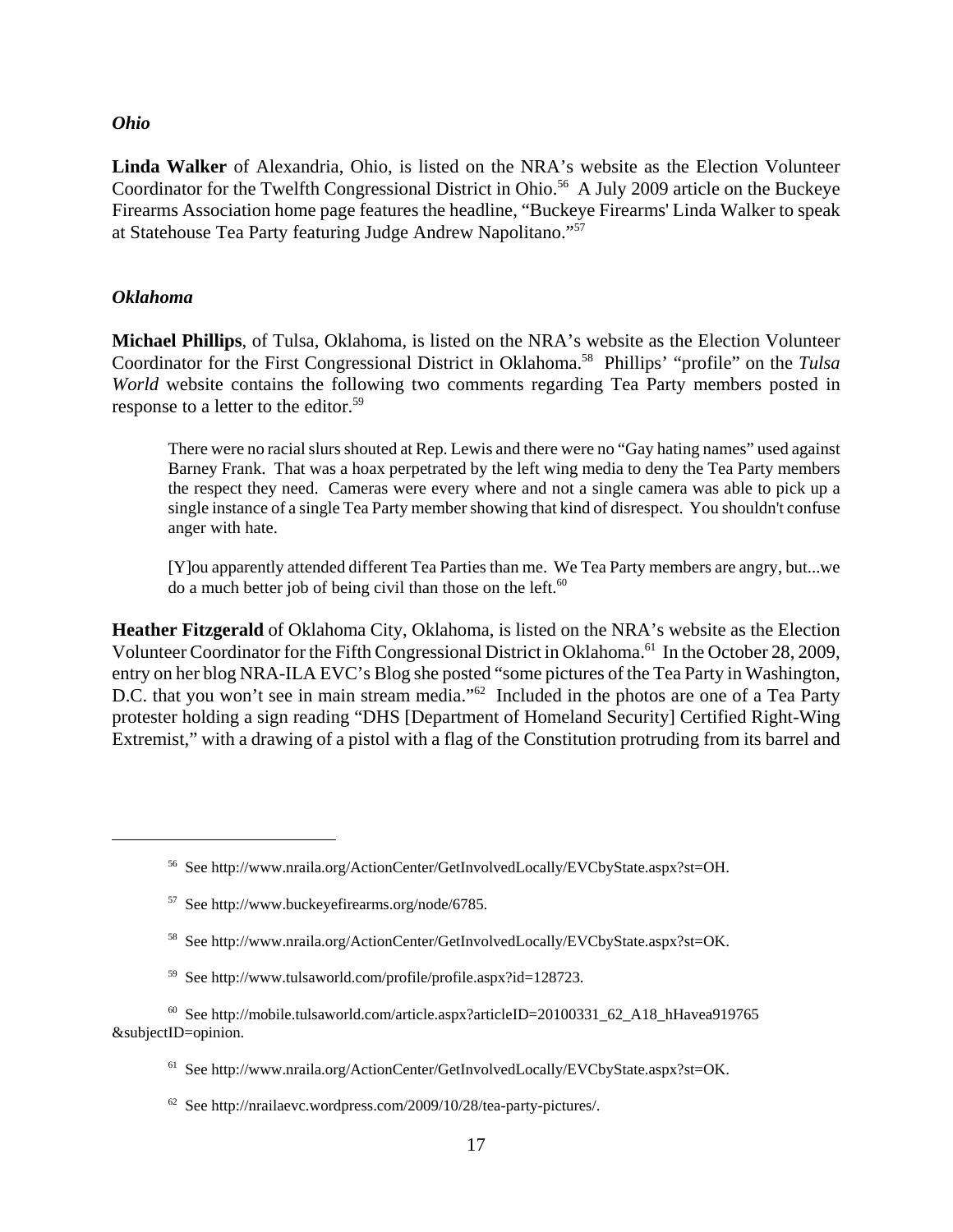another holding a "Don't Tread on Me" Gadsden flag and a sign reading "Impeach Comrade Obama" (with the C in comrade composed of a hammer and sickle).

## *Texas*

**Clyde Siebman** of Sherman, Texas, is listed on the NRA's website as the Election Volunteer Coordinator for the Fourth Congressional District in Texas.<sup>63</sup> A March 2010 article headlined "Tea Party Planned in Sherman," states: "This is a country of the people, for the people and by the people. We're not going to tolerate this," said Tea Party Organizer, Clyde Siebman.64

**Liz Foley** of Conroe, Texas, listed on the NRA's website as the Election Volunteer Coordinator for the Eighth Congressional District in Texas<sup>65</sup> is also the national media director for the Second Amendment March and according to its website is also a member of the North Houston Tea Party Patriots, "most recently serving on the Board and as the Event Chair, now in a consultative role for events, planning, volunteers and communications. The most recent Tea Party chaired by Liz was held November 2nd and exceeded a crowd of over 10,000 attendees." Foley is also an NRA benefactor member and serves on its Second Amendment Task Force and President's Council.66

**Eric Clendenin** of Dallas, Texas, is listed on the NRA's website as the Election Volunteer Coordinator for the 30th Congressional District in Texas.<sup>67</sup> Eric Clendenin maintains a page on ResistNet.com, "Home of the Patriotic Resistance." Issues that concern him most are: "Illegal Alien Amnesty & Open Borders, Socialism, Tax Increases, Universal Healthcare, Gun Control, Constitutional Infringements." His "biggest concern about the current administration, congress, and or the leftist agenda is...Infringement on the 2nd Amendment, spending, and Socialism."68 Eric Clendenin is also listed as a coordinator on the website of the Dallas Tea Party.<sup>69</sup>

- 65 See http://www.nraila.org/ActionCenter/GetInvolvedLocally/EVCbyState.aspx?st=TX.
- 66 See http://www.secondamendmentmarch.com/about.
- 67 See http://www.nraila.org/ActionCenter/GetInvolvedLocally/EVCbyState.aspx?st=TX.
- 68 See http://www.resistnet.com/profile/EricClendenin.
- 69 See http://dallasteaparty.org/places/United%20States/TEXAS/75227/.

<sup>63</sup> See http://www.nraila.org/ActionCenter/GetInvolvedLocally/EVCbyState.aspx?st=TX.

<sup>64 &</sup>quot;Tea Party Planned in Sherman," March 16, 2010, KTEN.com, http://www.kten.com/Global/story.asp?S=12152451.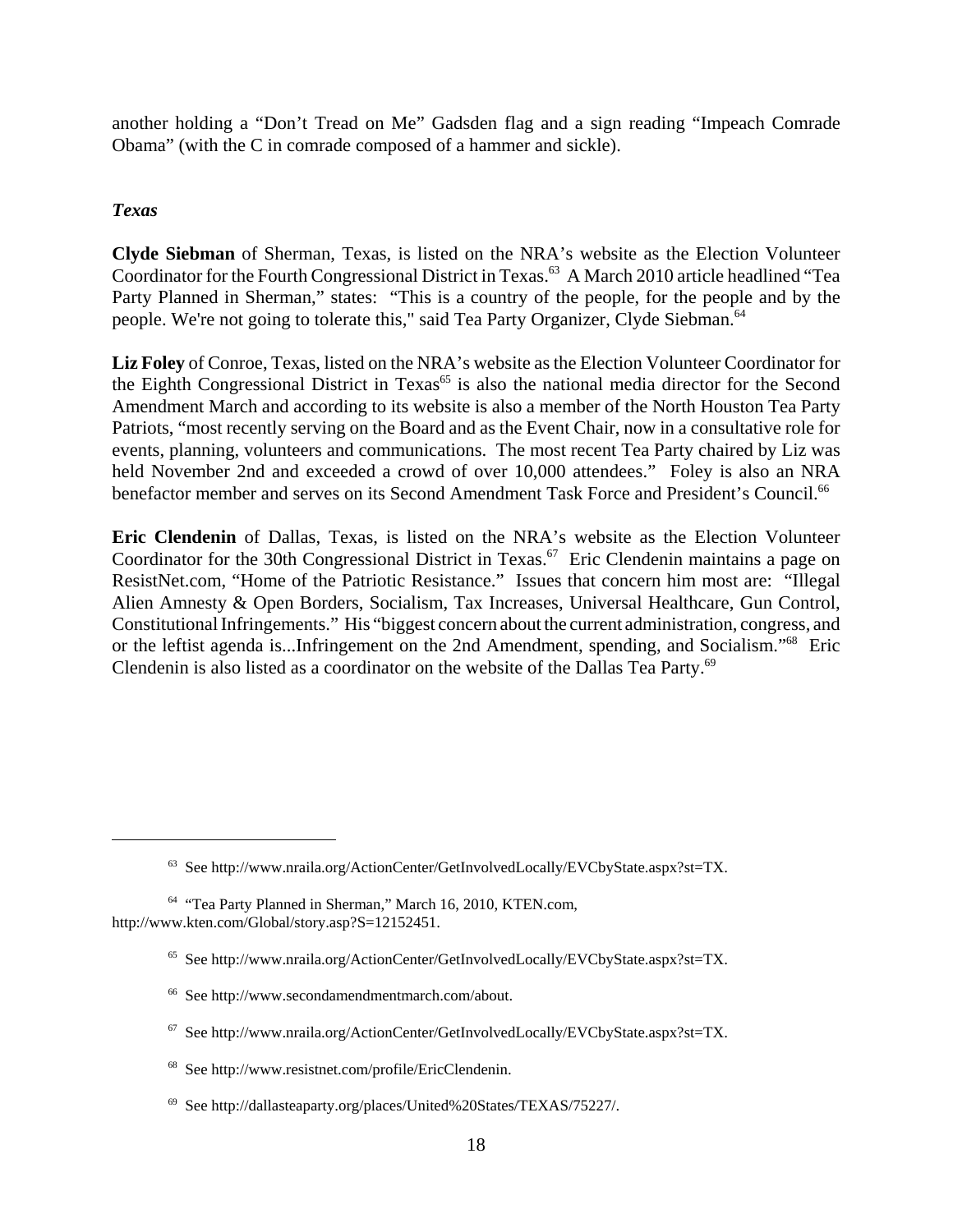#### *Wyoming*

**Richard Bohling** of Laramie, Wyoming, is listed on the NRA's website as the Election Volunteer Coordinator for Wyoming.70 Richard Bohling is also listed as the legislative director of the Wyoming State Shooting Association, an NRA state affiliate.<sup>71</sup> A copy of a 2009 newsletter posted on the group's website states:

Freedom (as well as Second Amendment) minded organizations such as the Tea Party movement, the September Twelvers, and Oath Keepers have sprung up, are growing and are increasingly making their presence known.

During my travels around the country I have been encountering more and more anger and defiance and less and less whining and defeatism. As the crooks in the capitol become increasingly rapacious in their efforts to seize our money and our liberty, they are meeting increased hatred and are being rejected to a greater and greater degree by more and more of our population.

The beltway regime's most powerful tools used to maintain control over the states have traditionally been the promises to provide and the threats to withhold funds. As national bankruptcy looms, these tools are becoming increasingly blunted.<sup>72</sup>

<sup>70</sup> See http://www.nraila.org/ActionCenter/GetInvolvedLocally/EVCbyState.aspx?st=WY.

<sup>71</sup> See http://www.wyossa.com.

<sup>72</sup> See http://www.wyossa.com/newsletter%2010-09.pdf.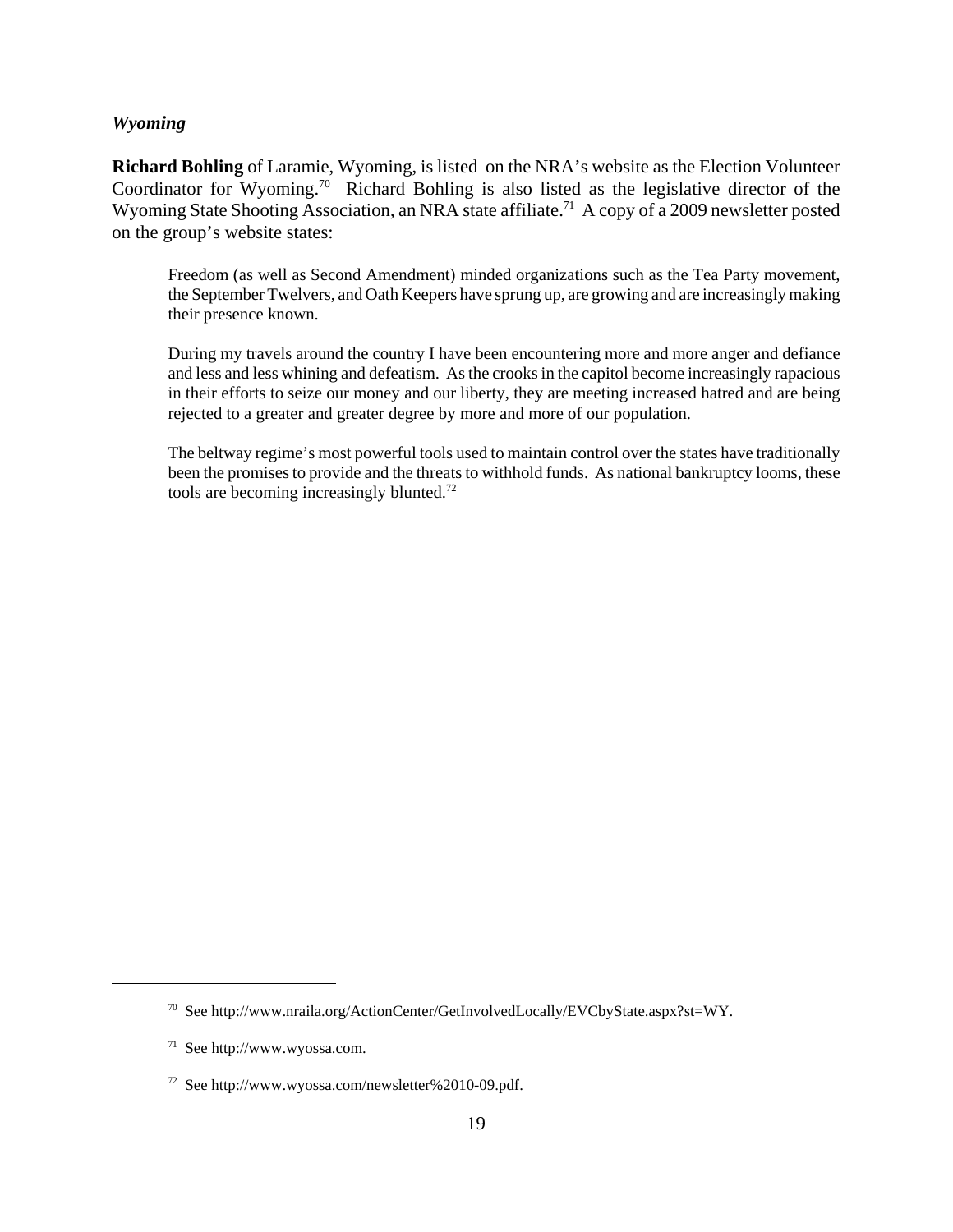# **Conclusion**

According to Aitan Goelma, a former federal prosecutor who was a member of the Department of Justice team that helped win convictions against Timothy McVeigh and Terry Nichols in the Oklahoma City bombing case:

Anytime you have group-think and this churning of ridiculous ideas back and forth, eventually you'll get someone like McVeigh who's going to say 'I'm going to take the mantle of leadership and fire the shot heard around the world and start the second American revolution...'

Some of this is fantasy. I think the idea that it is kind of fun to talk about a UN tank on your front lawn and the New World Order...but when someone blows up a building and kills 19 kids in a day-care center, it's not so glamorous anymore.<sup>73</sup>

And now, once again, the tone and volume of the NRA's rhetoric is changing as it helps to breathe new life into anti-government arguments that have remained mostly dormant since the end of the Clinton administration. And with the growth of the Internet, and the NRA's sophisticated dedication in using it to create a single-source NRA "news" information portal that allows its supporters to bypass the 'mainstream' news media, the reach and influence of the NRA's message is at its highest level ever. It is also important to recognize that the power and influence of the NRA in the pro-gun community goes far beyond that of a professional association or interest group. As former NRA Executive Vice President J. Warren Cassidy explained in 1990, "You would get a far better understanding if you approached us as if you were approaching one of the great religions the world." And while Cassidy's comparison is self-serving, it is not inaccurate.<sup>74</sup>

As was the case 15 years ago, America is once again at a place where the language and rhetoric of the gun lobby, most notably the NRA, has the potential to validate violent acts. And while no act equaling the horror and devastation of Oklahoma City has occurred, there is general acknowledgment of a steady thrum of anti-government sentiment and attendant violence occurring in our nation.

As the Southern Poverty Law Center warns:

Already there are signs of similar violence emanating from the radical right. Since the installation of Barack Obama, right-wing extremists have murdered six law enforcement officers. Racist skinheads and others have been arrested in alleged plots to assassinate the nation's first black president. One man from Brockton, Mass.—who told police he had learned on white supremacist websites that a genocide was under way against whites—is charged with murdering two black people and planning to kill as many Jews as possible on the day after Obama's inauguration. Most recently,

<sup>73 &</sup>quot;Could the Hutaree militia have spawned a Timothy McVeigh?," *Christian Science Monitor*, March 31, 2010, http://www.csmonitor.com/layout/set/print/content/view/print/291795.

<sup>74</sup> Josh Sugarmann, *NRA: Money, Firepower & Fear*, (National Press Books, Bethesda, MD, 1992), p. 14.